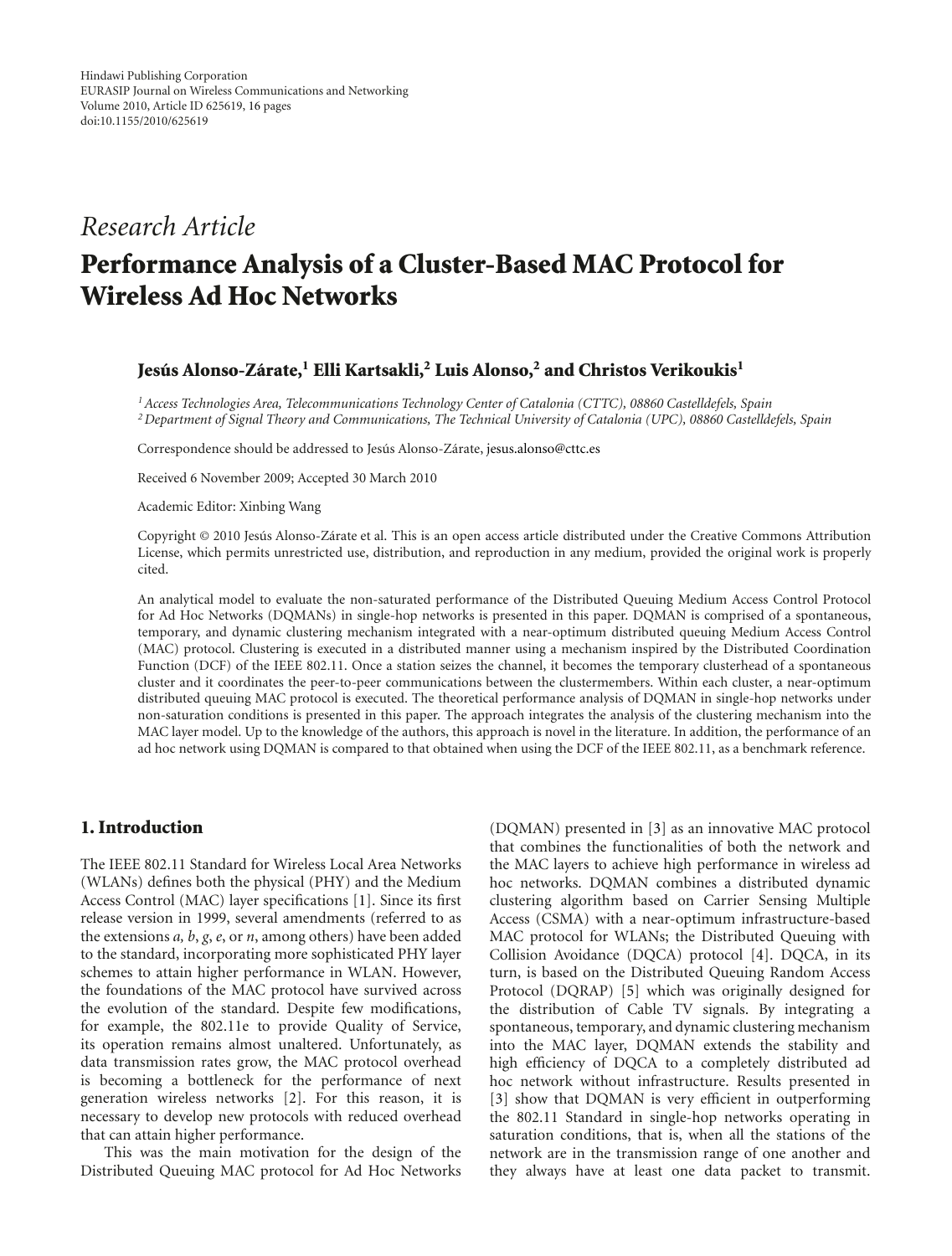However, saturation conditions only represent partially the performance of a practical network, which will not be working at the saturation point continuously. This is the motivation for this paper, where we present a novel theoretical model of DQMAN to evaluate its performance in non-saturation conditions for single-hop networks. With this model we derive the non-saturation throughput, the average transmission delay, and the average time that each node operates in the different modes of operation in a DQMAN network. This last calculation is very important in energy-constrained networks in order to optimize the clustering algorithm from an energetic point of view. It is worth mentioning that this paper focuses on singlehop networks, while the simulation-based performance evaluation of DQMAN in multihop settings was presented in [6] and its theoretical analysis remains an open topic for future research.

The remainder of the paper is organized as follows. A description of DQMAN is presented in Section 2. Section 3 is dedicated to the description of the analytical model. In Section 4, we use the model to evaluate the performance of a DQMAN network in terms of throughput, delay, and clustering metrics. Then, the model is validated in Section 5 by comparing the theoretical results with those obtained via computer simulations. Then, the performance of DQMAN is compared to that of the IEEE 802.11 MAC protocol in Section 6, demonstrating the suitability of DQMAN to be considered for implementation in next generation wireless networks. Finally, Section 7 concludes the paper and outlines future lines for research.

#### **2. DQMAN Overview**

DQMAN has been designed as a layer-2 mechanism for wireless ad hoc networks where a number of users are equipped with half-duplex radio stations and share a single common radio channel with any arbitrary bandwidth. The key idea behind DQMAN is that whenever a station seizes the channel to transmit its data packets by executing a distributed access mechanism similar to that of the Distributed Coordination Function (DCF) of the IEEE 802.11 Standard [1], it establishes a temporary one-hop cluster structure. The station which successfully seizes the channel becomes a temporary clusterhead and it coordinates the data transmissions of all the stations within its transmission range for a bounded period of time. The protocol running within each cluster is a variation of the near-optimum DQCA protocol for infrastructure-based WLANs [4] which, despite requiring the presence of a central point coordinator, operates in a completely distributed manner. The way the clustering algorithm is combined with an infrastructure-based protocol in DQMAN constitutes an innovative concept design within the context of MAC protocols for wireless ad hoc networks. It allows extending the ideas of DQCA to infrastructureless networks and it could be easily generalized to extend any other centralized MAC protocol to an infrastructureless network. Accordingly, the model presented in this paper could be easily extended to any other MAC protocol based

on the concept design of DQMAN. In the next sections, we review both the clustering algorithm and the MAC protocol of DQMAN.

*2.1. Clustering Algorithm.* Traditionally, clustering algorithms have been designed based on the idea that the more stable the cluster set, the better the network will perform [7–9]. The process of reclustering a part of the network may entail a high cost in terms of resources due to the fact that one clusterhead reassignment could trigger the reconfiguration of the entire network. This could happen, for example, when the topology changes due to the mobility of the stations. This is known as the ripple effect of reclustering and it has been traditionally avoided, especially in the case of large mobile ad hoc networks. However, when mobility is present, cluster stability is difficult to attain. In addition, if some stations are to be *a priori* elected as clusterheads, it is difficult to design efficient criteria for selecting clusterheads in an extremely dynamic and changing environment as in the case of mobile wireless networks. As demonstrated in [10], the optimal clusterhead set problem is NP-complete, that is, it cannot be solved in polynomial time and, therefore, suboptimal clustering must be carried out in a dynamic environment. This is the main motivation for the passive, spontaneous, and dynamic clustering mechanism considered in DQMAN. Clusters are spontaneously created without explicit control information exchange whenever a station has data to transmit. The cluster structure is maintained for as long as there is data traffic pending to be transmitted among all the stations associated to a cluster. Therefore, the cluster structure is dynamically established and broken up according to the aggregate traffic load and the mobility of the network.

Considering the clustering techniques compared and discussed in [8, 11], and particularly the approach in [12], where the concept of passive clustering was first presented, the clustering algorithm of DQMAN was designed on the basis of the following:

- (1) avoiding explicit clustering overhead,
- (2) enabling future integration with legacy IEEE 802.11 networks, that is, backwards compatibility to a certain extent,
- (3) sharing in a fair manner the responsibility of becoming clusterhead among all the stations of the network.

The clustering algorithm of DQMAN is based on a one-hop hierarchical master-slave architecture wherein any station can operate in one of the following three modes: *master*, *slave*, or *idle*. Any station should be able to switch from one mode of operation to another according to the dynamics of the network. For clarity of explanation, it will be used hereafter the single terms master and slave to denote stations operating in either master or slave mode. The terms *station* and *mode* will be dropped to clarify the discussion.

*Cluster membership is implicit and soft-binding* and thus there is no explicit process of association and disassociation from the cluster. A station implicitly belongs to a cluster as long as it receives and is able to decode the control packets broadcast by the master. *The master does not need*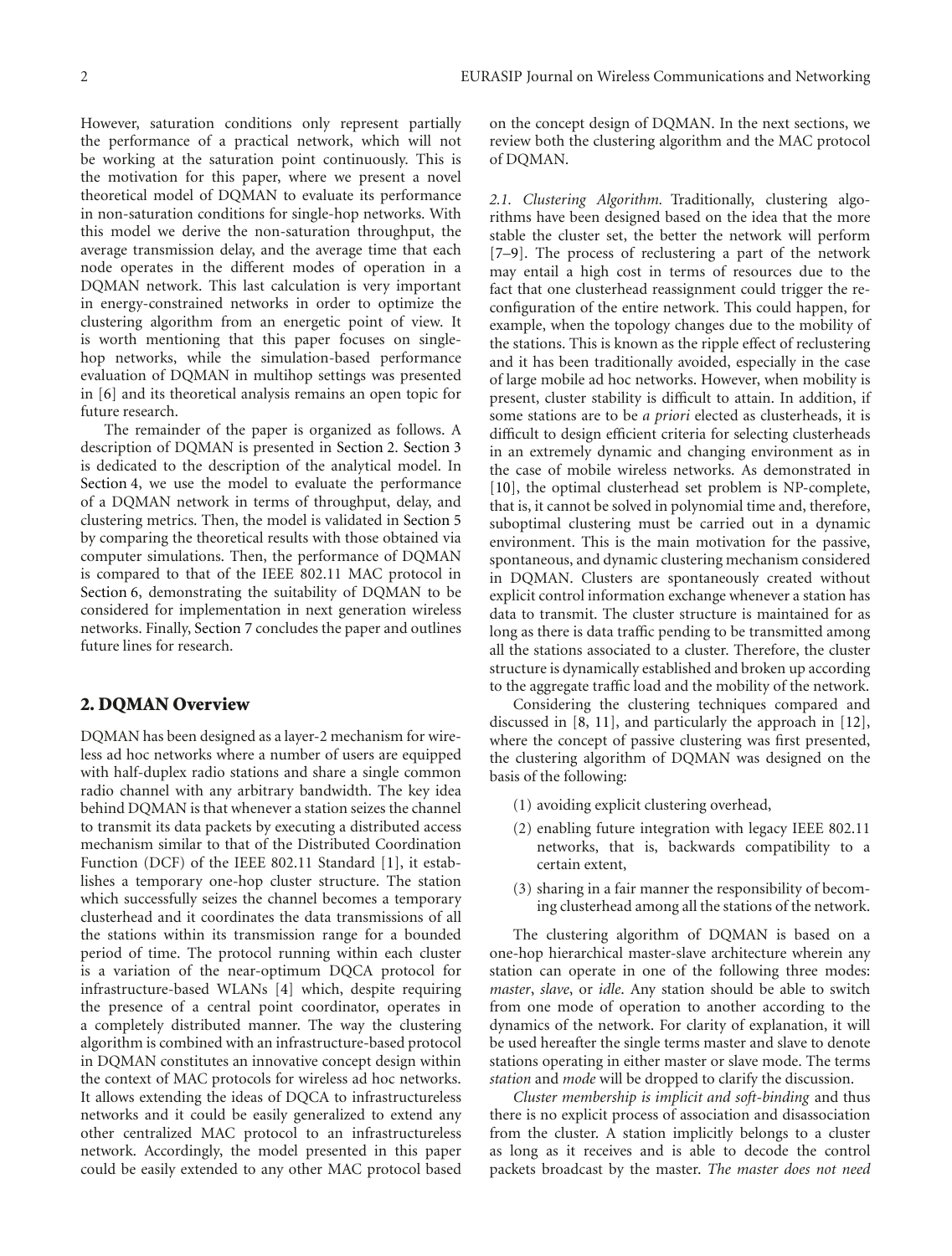*any knowledge of the cluster members of its cluster.* This is a key feature of the overall mechanism as it minimizes the control load and facilitates its use in highly dynamic and unpredictable environments.

Despite the hierarchical master-slave cluster structure, all the communications are done in a peer-to-peer fashion between any pair of source and destination stations. Note that the term destination in this context refers to the nexthop destination of a packet (which will be specified by the routing protocol) and not necessarily to its final destination station. Routing is out of the scope of the basic definition of DQMAN, but any existing routing protocol could be applied on top of DQMAN without any restriction. Therefore, the master just acts as an indirect coordinator of the peer-topeer communications within the cluster but it *has no explicit control on the access to the channel*.

*2.1.1. Cluster Formation and Maintenance.* Any idle station with data to transmit initially listens to the channel for a deterministic period of time performing the so-called Clear Channel Assessment (CCA) in a similar way to the DCF of the IEEE 802.11 for data transmission. This sensing time is referred to as the Initial Master Sensing Interval (IMSI). It is worth mentioning that in the context of the standard, this IMSI corresponds to the initial Distributed Inter Frame Space (DIFS). If the channel is sensed idle for the entire IMSI, then the station attempts to establish a Master Service Set (MSS), which is actually an implicit cluster. The station becomes master and starts broadcasting a clustering beacon (CB) every *T*<sub>frame</sub> seconds. For clarity in the explanation, it is considered that this *interbeacon* period has a constant duration, although it could have a variable duration depending on the packet sizes and the transmission rates.

The periodic transmission of the CBs defines a MAC frame structure and allows neighboring stations to get synchronized with the master (at the packet level) and to become implicit slaves. Slaves are responsible for transmitting an in-band busy tone (BT) upon the reception of each CB transmitted by the master**.** This MAC frame structure is illustrated in Figure 1. In this example, a station operating in master mode transmits a CB every *T*<sub>frame</sub> seconds. Upon the reception of the CB, the two associated slave stations *i* and *j* transmit a BT. Finally, the time periods between BTs and CBs are used for the transmission of data packets.

The BTs promote a minimum distance of three hops between masters and allow combating the hidden terminal problem at the cost of exacerbating the exposed terminal problem. In addition, the BTs constitute a collision detection mechanism for those stations that attempt to become master. Note that if a recently set master does not sense any BT after the transmission of the CB, this is because there are no available slaves present in its neighborhood. Two situations may produce this fact.

- (1) A collision has occurred with another station attempting to become master simultaneously.
- (2) It constitutes an isolated master with no other station in its vicinity.

In the case of success, the time elapsed between the BTs and the next CB is devoted to the exchange of data and control packets. It is worth mentioning that in the case that all the stations of the network are in the transmission range of one another (no hidden terminals) the IMSI can take the duration of a DIFS, as in the 802.11 Standard. Otherwise, in general multihop settings with the potential presence of hidden terminals, this IMSI must take the value of the maximum time that an active master will remain silent, which corresponds to the time between two consecutive BTs.

On the other hand, if an idle station senses the channel busy when attempting to get access to it for the first time or it collides when attempting to become master, it initiates a Master Selection Phase (MSP), that is, a random backoff time. This phase consists in setting up a Master Selection Silent Interval (MSSI) counter to a random value. This value must be within a MSSI window (measured in time slots) according to the algorithm presented in the next section. This operation is similar to the Binary Exponential Backoff of the IEEE 802.11 Standard, which uses the terms backoff counter and Contention Window (CW), respectively. Likewise, any station performing an MSP listens to the channel and decrements the MSSI counter by one unit after each time slot as long as the channel is sensed idle. Upon the expiration of the MSSI counter, the station attempts to establish its MSS (cluster). The algorithm to set the initial value of the MSSI counter is presented in the following section.

*2.1.2. Setting the MSSI.* The MSSI selection algorithm is summarized as

$$
MSSI = \beta + V, \tag{1}
$$

where  $V = \text{Uniform}[0, \alpha - 1]$ , that is, a uniform integer random variable between 0 and  $\alpha-1$ , and  $\beta$  is a deterministic period of time. *α* ≥ 1 and *β* ≥ 0 are tunable parameters that have integer values. The purpose of the fixed minimum period of time *β* is to reduce the probability that a station becomes master twice consecutively in time, as it was shown in [3]. The randomized time interval *V* reduces the probability that two or more stations attempt to become master simultaneously and collide. Since the parameter *α* defines the size of the uniform random contention window, its value should be properly selected as a function of the number of active stations and the offered load to the network. A proper tuning of this parameter avoids either unnecessary wasted time in deferral periods or a high probability of collisions. Despite this algorithm, collisions can still occur. The collision resolution algorithm of DQMAN is described in the next section.

*2.1.3. Master Collision Resolution.* A collision occurs when two or more stations in the transmission range of one another attempt to become master simultaneously and their CBs collide. Any station which attempts to establish its MSS interprets that a collision with at least another station has occurred if no busy tones (BTs) from other slaves are received after the transmission of the CB. Since the corresponding CBs collide, the possible potential slaves are not able to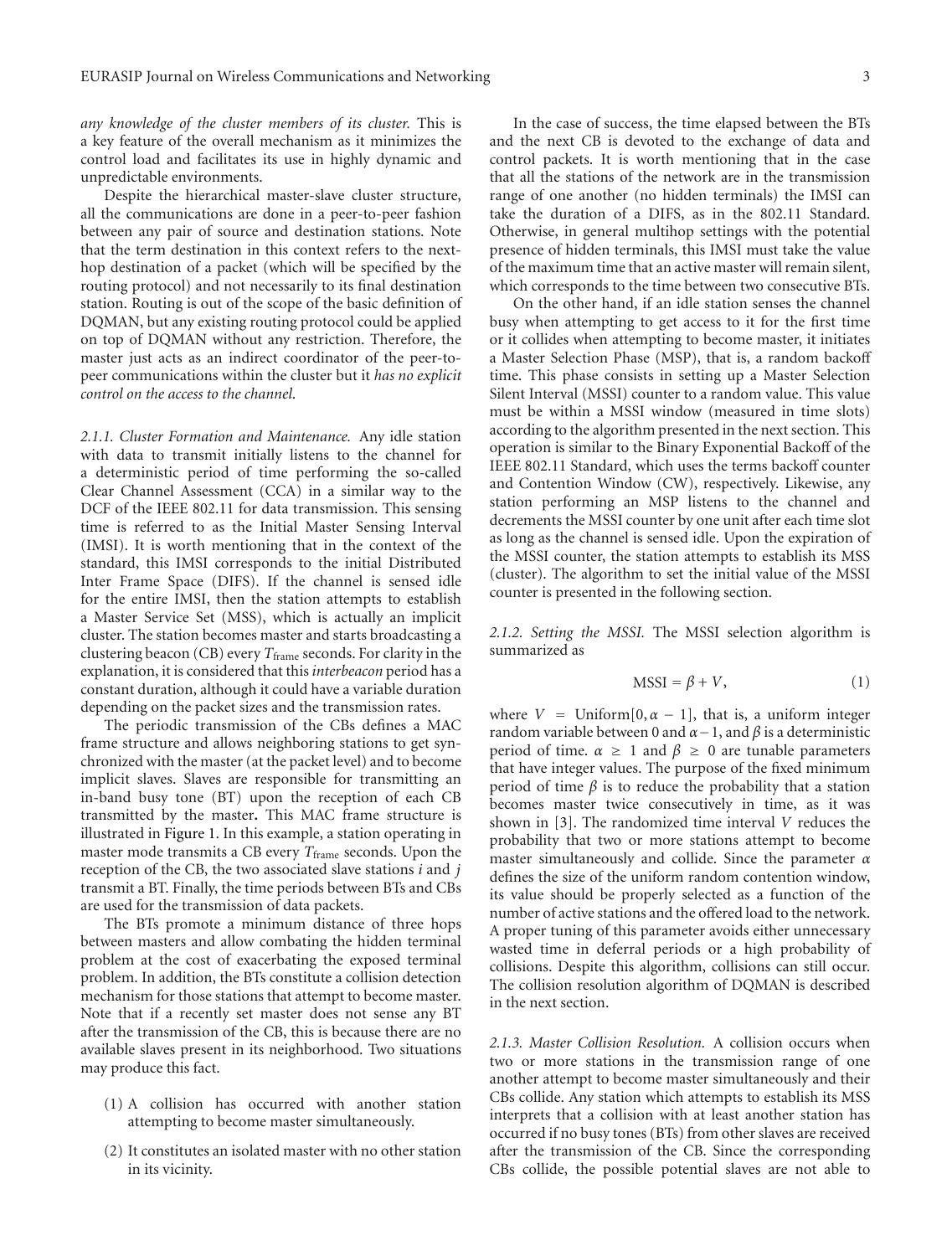

CB: clustering beacon broadcast by the master station BT: busy tone transmitted by slave stations MPDU: MAC protocol data unit

Figure 1: Clustering + MAC Structure.

receive them properly. The stations involved in the collision reinitiate a new MSP by selecting a new value for their respective MSSI counters as soon as the collision is detected.

*2.1.4. Dynamic Reclustering.* Any master reverts to idle whenever there are no more pending data transmissions among all the stations associated to its cluster (including its data traffic). A master can easily learn whether there is no data activity in the network using the MAC protocol rules and the state of the two distributed logical queues that manage both the collision resolution and the transmission of data (see Section 2.2 for an overview of the MAC protocol operation and [4] for the details of the protocol rules). Therefore, the cluster layout is dynamically changed along time as a function of the aggregated traffic load offered to the different sets of nodes in the network.

In addition, whenever a slave mishears a number of CBs from the master, it reverts to idle. Note that this happens if the master has either moved away from the slave (or vice versa) or the former has been switched off. It is worth mentioning that due to the channel fading and shadowing, a CB can be lost without implying that the connection with the master has been permanently lost. For these cases, it is convenient to consider that a master is not reachable if more than one CB is lost. Without loss of generality, and unless otherwise stated, it will be henceforth considered that a slave disassociates from the master if it mishears two consecutive CBs.

In addition, in order to avoid potential static cluster settings under heavy traffic conditions, any master reverts to idle after a bounded period of time regardless of the waiting data to be transmitted within its cluster. This is referred to as the Master Time Out (MTO) mechanism; any master decrements its MTO counter by one unit after the transmission of each CB, that is, after each MAC frame. Upon expiration of the counter, the station always reverts to idle mode regardless of the data activity of the network. The criteria to determine the value of this maximum time has been comprehensively studied in [13], showing a tradeoff between fairness, in terms of sharing the responsibility of being master among all the users of the network, and maximum performance in terms of throughput.

*2.2. The MAC Protocol.* Within the context of DQMAN, the clustering beacon (CB) described before gets the form of a control packet, named Feedback Packet (FBP). This FBP

can be seen as the CB with additional control information necessary for the protocol operation. Therefore, the FBP is periodically broadcast by the master within each cluster, defining the time-frame structure depicted in Figure 2. All the stations within a cluster are synchronized with this time structure. Every frame is divided into three parts.

- (1) A contention window (CW), further divided into *m* access minislots (typically 3 [5]) wherein slaves with data ready to transmit must send an Access Request Sequence (ARS). *These sequences are pseudonoise- (PN-) coded signals that allow the master station to decide whether each of the m minislots is in one out of three possible states*: (i) empty, (ii) success, corresponding to the fact that just one ARS has been sent, or (iii) collision, when more than one (no matter how many) ARS have been sent within the same minislot. A mechanism to ensure the proper operation of the detection of the state of each minislot is the subject of a patent [14].
- (2) A data part devoted to an almost collision-free transmission of data packets. The duration of this part depends on both the data transmission rate and the bit length of the data packets, which could change dynamically along time.
- (3) A control part devoted to the exchange of the following control signaling:
	- (a) ACK packets sent by any destination station upon the reception of a data packet,
	- (b) the FBP broadcast by the master of the cluster. This packet contains the minimum control feedback information required to execute the rules of the protocol at each slave,
	- (c) in-band busy tones (BTs) transmitted by the slaves associated to a master. Since busy tones do not have to contain any information, they can be simple pseudo-random sequences, following the same operation as the ARS.

Short Interframe Spaces (SIFSs) are left between the different parts of the frame and after the transmission of the ACK and FBP packets in order to process the payload of the packets, tolerate RF turn-around times, and to compensate possible non-negligible propagation delays.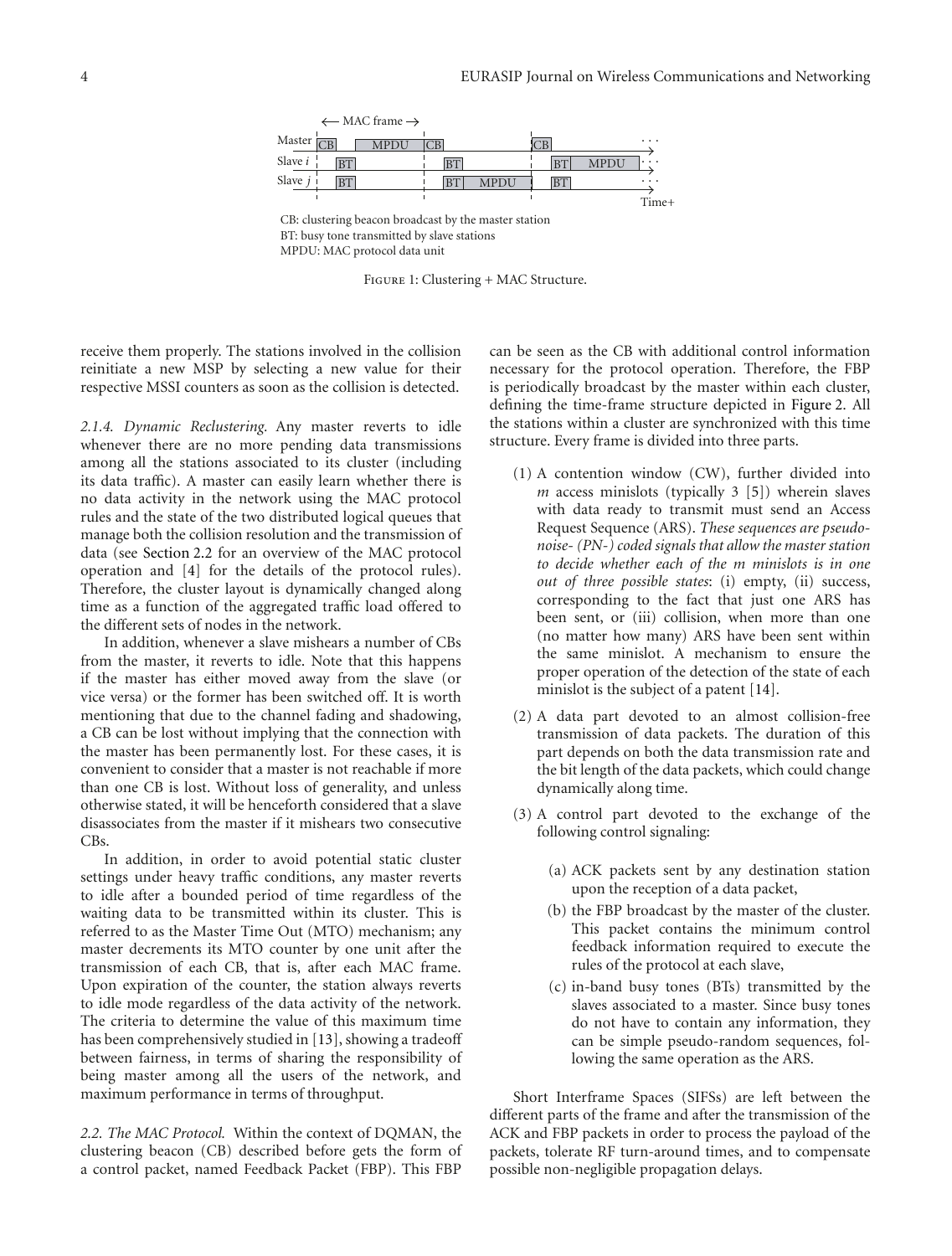

Figure 2: DQMAN Frame Structure.

At the end of each MAC frame, all the stations use the feedback information attached to the FBP to execute the rules of DQCA. The details of these rules are out of the scope of this paper, but the interested reader is referred to [4] for a detailed description. However, for the sake of completeness, an overview of the protocol operation is presented herein. A station willing to get access to transmit a data packet must check the state of a distributed queue named Collision Resolution Queue (CRQ) and wait until it is empty. When this condition is fulfilled, the station must randomly select one of the *m* access minislots and transmit an ARS. The stations which collide with other ARSs from other stations are queued into the CRQ. Orderly in time, they try to solve their collisions in the following frames following a blocked-access *m-*branch tree splitting algorithm. Whenever a station which sends an ARS in an access minislot succeeds, it enters the Data Transmission Queue (DTQ). Orderly in time, the stations in the DTQ transmit their data packets in the data part of the frame. The only information a station needs to keep track of the queues are the total amount of stations queuing in each of the two queues and its position in any of the queues. This information can be simply stored using four integer numbers, which are recorded and updated in each station of the network in a distributed way. It is worth emphasizing that master stations do not need to contend for the channel. Whenever a master station has data to transmit, it just enters into the next position of the DTQ. However, for the sake of the integrity of the rules executed by all the stations, it must report a "virtual" successful access request in the corresponding FBP.

#### **3. DQMAN Analytical Model**

In this section we present a theoretical model of DQMAN under non-saturation conditions for single-hop networks. This constitutes the main contribution of this paper.

*3.1. Network Model.* An infrastructureless wireless network formed by *n* stations is considered, all of them within the transmission range of one another (single-hop network). For the sake of simplicity and in order to focus on the layer-2 performance, a non-fading channel is considered. All the stations generate Poisson-distributed data messages whose length is an exponential random variable with average *L<sup>b</sup>* bits. These messages are fragmented into packets of fixed length *L* bits and buffered into infinite-size buffers before being transmitted through the radio interface. Exactly one packet of length *L* is transmitted within the data part of each single MAC frame. Therefore,  $L_b = L \cdot (1/\mu)$  where  $(1/\mu)$  corresponds to the average number of frames needed to transmit a message. Traffic generation is homogeneously distributed among the *n* stations and the aggregated message arrival rate is *λ* (messages/frame). A common and constant transmission rate is considered for all the stations.

We consider a slotted-time reference. The concept of slot as a PHY layer-related time measure was introduced in the IEEE 802.11 Standard [1]. However, for the sake of the analysis, we introduce in this section a higher-level slot reference called *superslot* which is different from the concept of *slot*. The concept is illustrated in Figure 3. It is considered that *s* and *s* + 1 represent two consecutive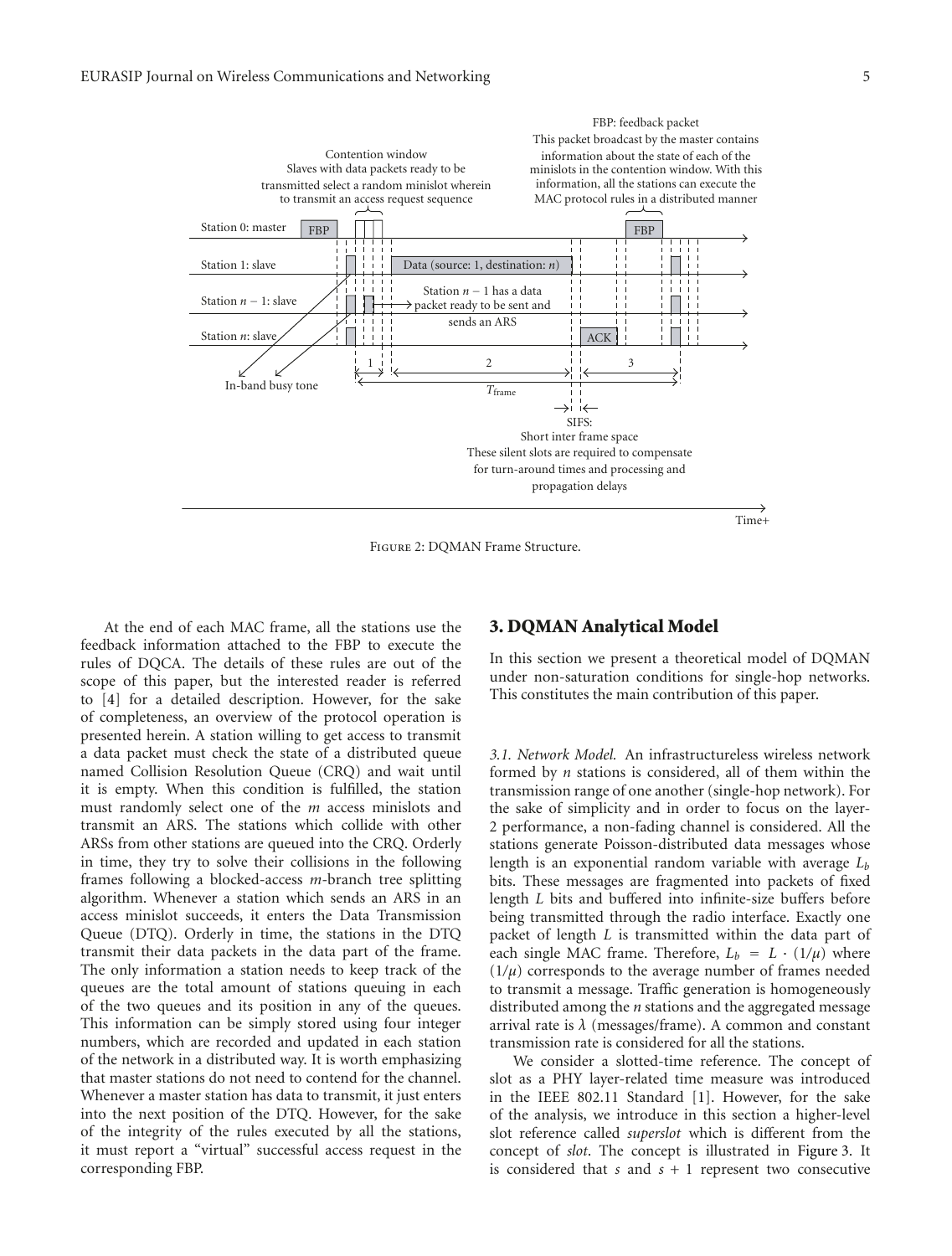

Figure 3: Slot and Superslot Definition.



Figure 4: States of a Single-hop DQMAN Network.

superslots. Therefore, *s* represents time but is not measured in seconds; it is just a superslot counter.

In contrast to the fixed duration of the slots (tightly related to the PHY layer), the duration of each superslot depends on the state of the network, which can be modeled as a discrete three-state semi-Markovian process. In single-hop networks and within the context of DQMAN, the network, seen as a whole, can be also in three different states, namely, *idle* (if there is no master station), *successful* (if there is a master, and thus a cluster running), or *collision* (two or more stations attempt to become master simultaneously and collide). The associated embedded Markov chain is illustrated in Figure 4. Changes in the state of the network occur at the end of each superslot. Note that there is no direct transition from "cluster running" to "collision" since every time a cluster is broken, all the stations revert to idle mode before initiating a new clustering phase.

The duration of each superslot is different and depends on the current state of the network. In particular,

- (1) the duration of the superslot when there is no cluster established (the network is idle) is denoted by  $T_I$  and is a constant value equal to the duration of a slot. The probability of having an idle superslot is *PI*,
- (2) the duration of a superslot when a cluster is successfully established, is a random variable that depends on the traffic load and its value is denoted by *TS*. The probability of having this event in a given slot is denoted by *PS*,
- (3) the duration of a superslot when there is a collision has a deterministic value denoted by  $T_C$ . The probability of having this event is *PC*.

According to these definitions, the average duration of any superslot is denoted by E[superslot] and can be expressed as

$$
E[superslot] = PITI + PCTC + PSE[TS].
$$
 (2)

 $E[T_S]$  is the expected value of  $T_S$ ,  $T_I$  takes the value of the *SlotTime* defined at the PHY layer (typically denoted by *σ*), and  $T_C$  can be calculated as

$$
T_C = T_{IMSI} + T_{FBP} + T_{SIFS} + T_{mslot},
$$
 (3)

where  $T_{IMSI}$  is the duration of the IMSI interval,  $T_{FBP}$  is the time required to transmit a FBP, T<sub>SIFS</sub> is the duration of a SIFS, and  $T_{\text{mslot}}$  is the duration of an access minislot. Recall that a collision among masters is detected by a recently set up master station if there is no busy tone (which has duration *T*mslot) within the BT slot of the first MAC frame.

This definition of the average duration of a superslot will allow us to evaluate the performance of the network later in Section 4. In order to compute the value of (2), we present a theoretical model of DQMAN to obtain the value of the following:

- (1) the probabilities  $P_S$ ,  $P_I$ , and  $P_C$ , which depend on the clustering mechanism,
- (2) E[*TS*], which depends on the operation of the protocol within each cluster.

*3.2. DQMAN Theoretical Model.* The superslot structure has been introduced as an abstraction tool to model the operation of the entire network. Superslots allow defining the operation of the entire network as a semi-Markovian process with three different states. Changes in the state of the network occur at the end of each superslot. Having this model in mind, the proposed analytical model consists of two parts:

- (1) transitions between states in the network, that is, the clustering mechanism are modeled with an embedded Markov chain that extends the chain in Figure 4 to consider the operation details of DQMAN,
- (2) once a cluster is running, the performance of the network can be modeled with classical queuing theory [15], modeling the operation of the modified DQCA protocol used within DQMAN.

We describe and analyze these two models in the following sections.

*3.2.1. Clustering Model.* The operation of a single station regarding its clustering state can be modeled as a semi-Markovian process that can be represented with the embedded Markov chain illustrated in Figure 5. Each of the states of the chain represents one of the possible modes of operation of the station (*idle*, *master*, or *slave*). The *IDLE* state models the situation whenever the station has no data ready to be transmitted and none of the other stations has established a MSS (i.e., a cluster). The *MASTER* state models the situation when the station becomes master. The *SLAVE* state models the situation when the station gets associated to any other master. Special states are defined to model the Master Selection Phase (MSP) during which an idle station senses the state of the channel before attempting to become master. The MSP state is divided into  $k = \beta + \alpha - 1$  substates, corresponding to the different values that the MSSI counter can take during a MSP. The probability of colliding when attempting to become master is denoted by *p*.

The sojourn time at each of the states is the average time spent at each state, which might be different for each state. These sojourn times depend on the state transition probabilities at the end of each superslot. In their turn, these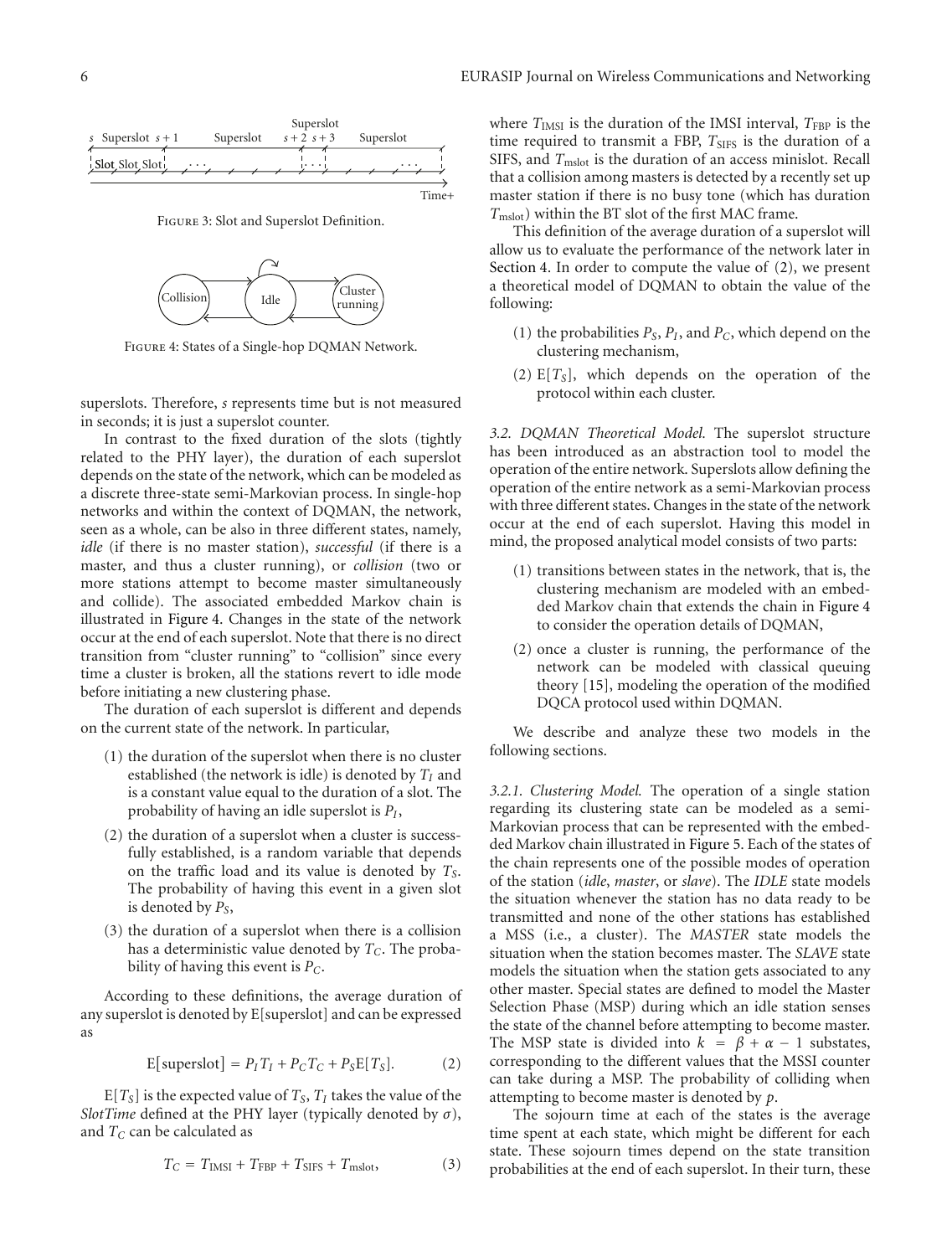transitions between the different states of the chain are driven by the aggregate offered traffic load and both the network and channel states, which can be either idle or busy. Recall that since all the stations are within the transmission range of one another, both the network and the channel states are the same for all of them. Therefore, and according to the superslot definition, transitions of the chain take place at the end of each superslot, which has no constant value.

In order to analyze this model, the probability of collision whenever a station attempts to become master is denoted by *p* and it is assumed to have a constant value, as previously done in [16–18] when modeling the performance of the IEEE 802.11. Then, the channel state can be expressed as a function of two probabilities.

- (1)  $p_{tr}(n)$  is defined as the probability that at least one of the *n* stations of the network attempts to become master in a superslot.
- (2)  $p_s(n)$  is defined as the probability that any of the *n* stations is successfully set to master in a superslot, given that at least one station attempts to become master.

*PA* represents the probability of being in a generic state *A*, while the transition probability from an arbitrary state *A* to any other arbitrary state *B* will be denoted hereafter by  $P_{A-B}$ . Therefore, the nonzero transition probabilities of the Markov chain are

$$
P_{\text{IDLE-MASTER}} = (1 - p_{\text{tr}}(n-1)) (1 - e^{-\lambda \sigma}),
$$
  
\n
$$
P_{\text{IDLE-SLAVE}} = P_{\text{MSP-SLAVE}} = p_{\text{tr}}(n-1) p_s(n-1),
$$
  
\n
$$
P_{\text{IDLE-MSP}} = p_{\text{tr}}(n-1) (1 - p_s(n-1)) (1 - e^{-\lambda T_c}),
$$
  
\n
$$
P_{\text{IDLE-DLE}} = (1 - p_{\text{tr}}(n-1)) e^{-\lambda \sigma},
$$
 (4)

where:

- (i) the term  $(1 p_{tr}(n 1))$  is the probability that all the stations except the one being modeled (i.e., the remaining  $(n - 1)$  stations) are idle in a given superslot,
- (ii) the term  $(1 e^{-\lambda \sigma})$  is the probability that a new message is generated (is delivered to the MAC layer to be transmitted through the air interface) during the duration *σ*of an idle superslot,
- (iii) the term  $(p_{tr}(n-1)p_s(n-1))$  is the probability that exactly one of the rest of the stations is successfully set to master mode in a given superslot,
- (iv) the term  $(p_{tr}(n-1)(1-p_s(n-1)))$  is the probability that a master collision occurs among the *n*−1 stations not being the considered one,
- (v) the term  $(1 e^{-\lambda T_c})$  is the probability that a new message is generated during the duration of a collision  $(T_C)$ .

 $P_k$  is defined as the probability that the current value of the MSSI counter is equal to *k*, with  $k \in [1, \ldots, \beta + \alpha - 1]$ .

By observation of the chain, the steady state probabilities of being in each of the MSSI substates can be expressed as

$$
P_{k} = \begin{cases} \sum_{i=1}^{\beta-k} \left[ \sum_{j=0}^{\alpha-1} \frac{P_{\text{INI\_MSP}}}{\alpha} (1 - P_{\text{MSP-SLAVE}})^{j} \right] (1 - P_{\text{MSP-SLAVE}})^{i}, & \text{if } 0 < k < \beta, \\ \sum_{i=0}^{\beta+\alpha-1-k} \frac{P_{\text{INI\_MSP}}}{\alpha} (1 - P_{\text{MSP-SLAVE}})^{i}, & \text{if } \beta \le k \le \beta + \alpha - 1, \end{cases} \tag{5}
$$

where the value of  $P_{INIMSP}$  is the probability of initiating a new MSP and it can be calculated as

$$
P_{\text{INI\_MSP}} = (P_{\text{IDLE}} P_{\text{IDLE-MSP}} + P_{\text{MASTER}} p). \tag{6}
$$

The detailed balance equations of the chain can be written as

 $P_{\text{MASTER}} = P_{\text{IDLE}} P_{\text{IDLE-MASTER}} + P_1(1-P_{\text{MSP-SLAVE}}),$ 

$$
P_{\text{SLAVE}} = P_{\text{IDLE}} P_{\text{IDLE-SLAVE}} + \sum_{k=1}^{\beta + \alpha - 1} P_k P_{\text{MSP-SLAVE}}, \tag{7}
$$

 $P_{\text{IDLE}} = P_{\text{SLAVE}} + P_{\text{MASTER}}(1 - p) + P_{\text{IDLE}} P_{\text{IDLE-DLE}}.$ 

Finally, all the probabilities must sum to one and thus

$$
P_{\text{MASTER}} + P_{\text{IDLE}} + P_{\text{SLAVE}} + \sum_{k=1}^{\beta + \alpha - 1} P_k = 1. \tag{8}
$$

With these equations we can fully characterize the embedded Markov chain that models the clustering algorithm of DQMAN to compute the values of  $P_S$ ,  $P_I$ , and  $P_C$ , which are necessary to compute (2). We will calculate them later in Section 4.

*3.2.2. The DQMAN Busy Period.* The remaining parameter necessary for the computation of (2) is the value of  $E[T<sub>S</sub>]$ . This parameter corresponds to the average lifetime of a cluster once a station is set to master. In order to compute this value later in Section 4, we have to characterize the operation of DQMAN once a cluster is set.

Towards this end, we consider a cluster formed by *n* stations. One of them operates in master mode and the other *n* − 1 stations are slaves. For the sake of simplicity in the notation and only in this section devoted to the busy period model, time is normalized to the DQMAN frame duration. Accordingly, the duration of the MAC frame is equal to 1 and all the arrival rates are expressed in messages per MAC frame (not in messages per second). Furthermore,  $\lambda_{si}$  is the arrival rate of the *i*th slave in the cluster. Therefore, once a cluster is set, the aggregate arrival rate  $\lambda$  can be decomposed as

$$
\lambda = \sum_{i=1}^{n-1} \lambda_{si} + \lambda_M = \lambda_S + \lambda_M,
$$
\n(9)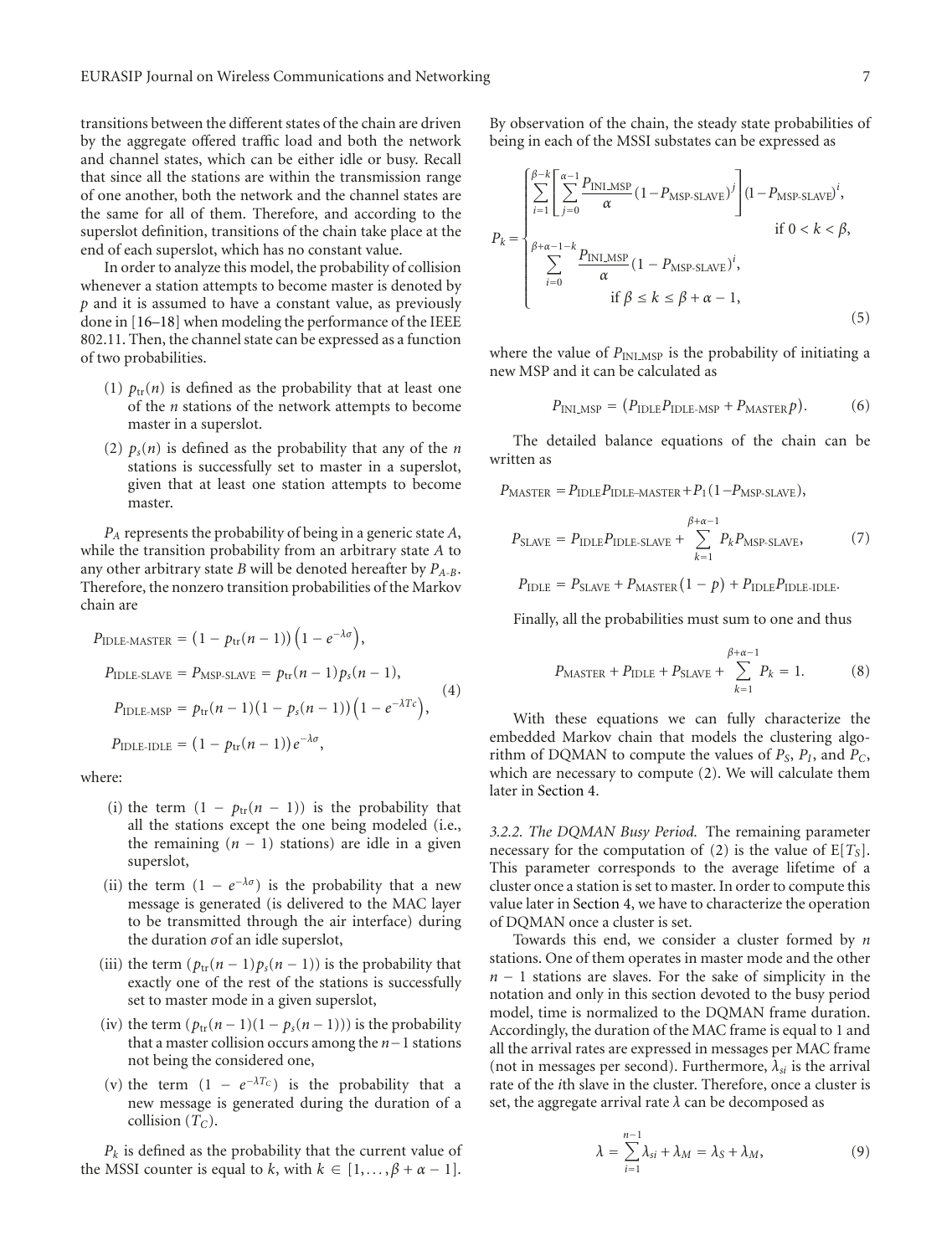

Figure 5: Markov Chain model.



Figure 6: DQMAN Queuing Model.

where  $\lambda_M$  is the traffic contribution generated by the master and  $\lambda_S$  is the aggregate contribution of the traffic generated by the  $n-1$  slaves.

The DQMAN operation within a cluster can be modeled at the MAC layer with the queuing network model illustrated in Figure 6.

The Enable Transmission Interval (ETI) is the time elapsed from the actual arrival time of a message at the head of the MAC scheduler to the beginning of the next frame, when the contention process can start. This ETI is modeled with a non-queuing infinite server system. The traffic offered by the slaves passes through two concatenated queuing systems. The first queuing system models the collision resolution subsystem and the second represents the data transmission subsystem. In addition, since the traffic offered by the master avoids the contention process with other stations, another non-queuing infinite server system is added to the model. It is the Empty Minislot Interval (EMI) and it represents the average time elapsed from the moment a message arrives at the head of the MAC scheduler to the moment when there is at least one empty minislot wherein the master can report a successful "virtual" access request. The input to the data transmission subsystem is the total aggregated traffic load *λ*.

This model can be characterized with the average time spent in the system which, indeed, corresponds to the average transmission delay within a cluster. The knowledge of this average time will allow us to evaluate the value of  $E[T<sub>S</sub>]$  later in Section 4. The average transmission time is denoted by  $\mathrm{E}[t_T]$  and can be expressed as

$$
E[t_T] = \frac{E[t_M] + (n-1)E[t_S]}{n}.
$$
 (10)

The term  $E[t_M]$  represents the average transmission delay of the messages corresponding to the current master and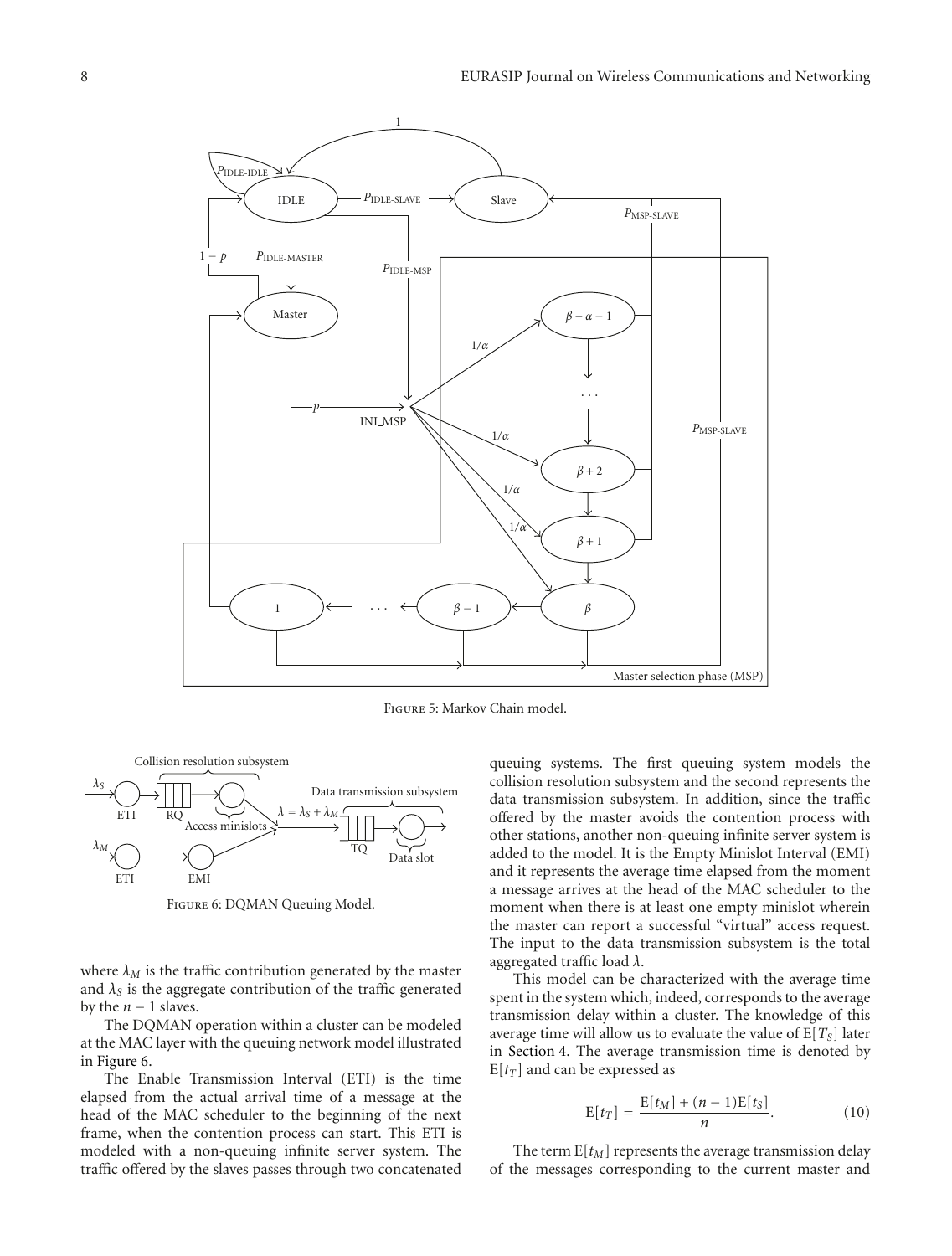the term  $E[t<sub>S</sub>]$  represents the average transmission delay for messages corresponding to slaves. These terms can be computed, respectively, as

$$
E[t_M] = E[t_{\text{ETI}}] + E[t_{\text{EMI}}] + E[t_{\text{TQ}}],
$$
  
\n
$$
E[t_S] = E[t_{\text{ETI}}] + E[t_{\text{RQ}}] + E[t_{\text{TQ}}] + E[t_C],
$$
\n(11)

where,

- (i)  $E[t_{ETI}]$  is the average duration of the ETI. This latency is added by the framed nature of the protocol and, since the arrivals at the MAC layer are completely independent of the framed nature of the protocol, its average duration is equal to 0.5 MAC frames. In other words, it will be necessary to wait in average for half the duration of a frame to initiate the contention process,
- (ii)  $E[t_{EMI}]$  is the expected duration of the EMI for masters,
- (iii)  $E[t_{TO}]$  is the expected value of the data transmission subsystem delay, which is the same for the master and the slaves,
- (iv)  $E[t_{RO}]$  is the expected value of the collision resolution subsystem delay for slaves,
- (v)  $E[t_C]$  is the expected value of the delay caused by the collisions of data packets occurred whenever two or more slaves execute the immediate access rule.

The calculations of these parameters are presented throughout the following sections.

*(1) Average Empty Minislot Interval for Masters.* The term  $E[t_{EMI}]$ , expressed in frames, can be computed as

$$
E[tEMI] = \left[\sum_{i=0}^{\infty} i \left(1 - P_f\right)^{i-1} P_f\right] - 1
$$

$$
= \left[-\frac{d}{dP_f} \sum_{i=0}^{\infty} \left(1 - P_f\right)^i\right] - 1
$$

$$
= \frac{1}{P_f} - 1.
$$
 (12)

Using the value of  $P_f$  that has been derived in [19], this expression can be written as

 $E[t_{EMI}]$ 

$$
= \frac{1}{P_f} - 1
$$
  
= 
$$
\left[ \sum_{k=0}^{m-1} P(k) + \sum_{k=m}^{\infty} \frac{\sum_{j=1}^{m-1} {m \choose j} \sum_{i=0}^{j} (-1)^i {j \choose i} (j-i)^k}{-1} - 1, \right]
$$
  
= 1, (13)

with *P*(*k*) the packet arrival distribution.

*(2) Average Data Transmission Subsystem Delay.* All the traffic of the network  $\lambda$  is finally offered to the data transmission subsystem. In addition, stations generate exponentially distributed messages with mean (1*/μ*), measured in fragments of length *L*. Recall that a fragment of length *L* is transmitted in a single MAC frame. Therefore, the data transmission subsystem can be modeled with an M/M/1 queuing system. According to [20], for the particular case when  $K = 1$ , the average total subsystem delay can be expressed as

$$
E[t_{TQ}] = \frac{1}{\mu} \left( 1 + \frac{\rho_{TQ}}{(1 - \rho_{TQ})} \right), \tag{14}
$$

where  $\rho_{\text{TO}} = \lambda/\mu$ . This expression accounts for both the time spent in the queue of the data transmission subsystem and the service time to transmit the average  $(1/\mu)$  fragments of a message.

However, there is a certain probability of transmission error  $(p_e)$  due to the wireless channel impairments. It is assumed that an Automatic Retransmission Request (ARQ) scheme is executed at the MAC layer and a packet is repeatedly retransmitted by the source until the destination can successfully decode the packet without errors (Stop&Wait ARQ). Therefore, the average number of required retransmissions upon an error, denoted by E[*N*], can be computed as

$$
E[N] = \left[\sum_{j=1}^{\infty} j p_e^{j-1} (1 - p_e)\right] - 1 = \left[\frac{1}{1 - p_e}\right] - 1.
$$
 (15)

Accordingly, the average data transmission subsystem delay can be written as

$$
E[t_{TQ}] = \frac{1}{\mu} \left( \left( \frac{1}{1 - p_e} \right) + \frac{\rho_{TQ}}{(1 - \rho_{TQ})} \right). \tag{16}
$$

*(3) Average Collision Resolution Subsystem Delay for Slaves.* The analysis of  $E[t_{RO}]$  can be found in [20] within the context of the DQRAP for any arbitrary number of *m* access minislots in each MAC frame. That analysis is valid for DQMAN as the contention process remains the same as in DQRAP. Following it,  $P(\lambda_s)$  is defined as the probability that an ARS sent by a slave is successful, that is, it does not collide with any other ARS. Therefore, having *m* access minislots, it is possible to write that

$$
P(\lambda_s) = \sum_{k=0}^{\infty} P(\text{free-minislot} \mid k) P(k). \tag{17}
$$

*P*(free\_minislot  $| k$ ) is the probability of choosing a free minislot when *k* ARS have been sent in a given frame and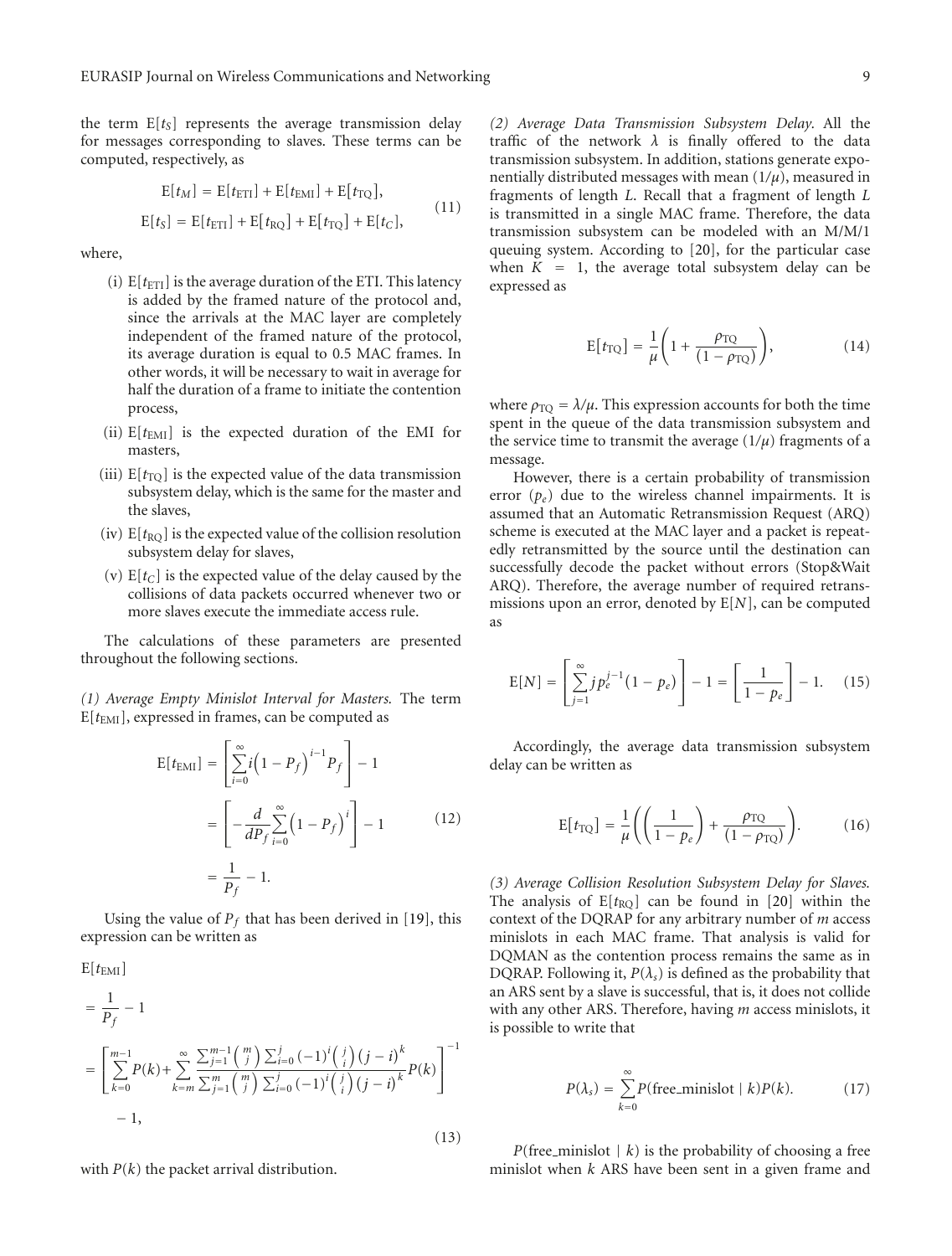$P(k)$  is the probability that exactly  $k$  ARS have been sent in a frame. Therefore, it is possible to write that

$$
P(\lambda_s) = P(0) + \sum_{k=1}^{\infty} P(k)m\left(\frac{1}{m}\right)\left(1 - \frac{1}{m}\right)^k
$$
  

$$
= e^{-\lambda_s} + \sum_{k=1}^{\infty} \frac{\lambda_s^k}{k!} e^{-\lambda_s k} \left(1 - \frac{1}{m}\right)^k
$$
  

$$
= e^{-\lambda_s} \left(1 + \sum_{k=1}^{\infty} \frac{1}{k!} \left(\frac{(m-1)\lambda_s}{m}\right)^k\right)
$$
  

$$
= e^{-\lambda_s} e^{(1-1/m)\lambda_s} = e^{-\lambda_s/m}.
$$
 (18)

Note that  $\lambda_s/m$  is the average traffic offered by the slaves to each of the *m* access minislots and that all the messages in the collision resolution subsystem have the same probability  $P(\lambda_s)$  of having a successful ARS transmission. Therefore, the service time of the collision resolution subsystem will be a discrete geometric random variable, with the following *Probability Distribution Function* (PDF),

$$
F_{\rm RQ}([t]) = 1 - (1 - P(\lambda_s))^{[t]}, \qquad (19)
$$

where [*t*] is the closest integer to *t*.

Using the exact *Probability Density Function* (*pdf*), the collision resolution subsystem would be represented by an M/G/1 queuing model. As demonstrated in [20], this kind of systems is not tractable analytically. However, since the values of the geometric distribution are samples of the exponential distribution, it is possible to approximate the geometric distribution with an exponential distribution in continuous time *t*. Therefore, the expression of the *pdf* of the collision resolution subsystem service is given by

$$
f_{\rm RQ}(t) = \frac{\partial F_{\rm RQ}(t)}{\partial t} = (1 - P(\lambda_s))^t \ln\left(\frac{1}{1 - P(\lambda_s)}\right), \quad (20)
$$

which is equivalent to a Poisson variable with mean

$$
\frac{1}{\mu_{\rm RQ}} = \left[ \ln \left( \frac{1}{1 - P(\lambda_s)} \right) \right]^{-1}.
$$
 (21)

Consequently, the collision resolution subsystem can be modeled as an M/M/1 queuing system. In order to analyze the total service time, the utilization factor  $\rho_{\text{RQ}}$  is defined as

$$
\rho_{\rm RQ} = \frac{\lambda_s}{\mu_{\rm RQ}} < 1. \tag{22}
$$

 $1/\mu_{\text{RQ}}$  is the average server service time as defined in (21). Therefore, the probability of having *j* units in the collision resolution subsystem is determined by

$$
p_j = p_0 \rho_{\rm RQ}{}^j,\tag{23}
$$

where

$$
p_0 = \left[1 + \frac{\rho_{\rm RQ}}{(1 - \rho_{\rm RQ})}\right]^{-1}.
$$
 (24)

The total average time spent in the collision resolution subsystem can be calculated from these expressions as the average service time plus the average queuing time, resulting in

$$
E[t_{RQ}] = \frac{1}{\mu_{RQ}} + \frac{P_{RQ}}{\mu_{RQ}(1 - \rho_{RQ})},
$$
 (25)

where  $P_{\text{RQ}}$  is the probability that a message has to wait in the queue when it arrives at the system. This is equivalent to the probability that the system contains at least one message either being served or queuing to be served, and it is expressed as

$$
P_{\text{RQ}} = \sum_{j=1}^{\infty} p_j = \sum_{j=1}^{\infty} p_0 (\rho_{\text{RQ}})^j
$$
  
= 
$$
\frac{p_0 \rho_{\text{RQ}}}{(1 - \rho_{\text{RQ}})} = \frac{\rho_{\text{RQ}}/(1 - \rho_{\text{RQ}})}{1 + \rho_{\text{RQ}}/(1 - \rho_{\text{RQ}})}.
$$
 (26)

Finally, the expectation of the total delay of the collision resolution subsystem can be written as

$$
E[t_{RQ}] = \frac{1}{\ln(1/(1 - e^{-\lambda_s/m}))} \left(1 + \frac{\rho_{RQ}}{(1 - \rho_{RQ})}\right).
$$
 (27)

*(4) Average Data Collision Delay.* Only the traffic contribution from slaves is considered for this calculation as the master will never generate a collision. Recall that a master with data to transmit reports a successful ARS in an empty minislot without actually sending it, thus avoiding contention. Then, the considered input rate is now  $\lambda_s$  and according to the analysis in [20] for the case when  $K = 1$ , the average waiting time will be less than one and equal to the probability of data collision, that is,

$$
E[t_C] = p_0 \left( \sum_{k=2}^{\infty} \frac{\lambda_s^k e^{-\lambda_s}}{k!} \right)
$$
  
\n=  $p_0 \left( e^{-\lambda_s} \left( e^{\lambda_s} - 1 - \lambda_s \right) \right)$  (28)  
\n=  $\frac{1}{1 + \left( \rho_{\text{RQ}} / (1 - \rho_{\text{RQ}}) \right)} \left( 1 - e^{-\lambda_s} (1 + \lambda_s) \right)$   
\n=  $(1 - \rho_{\text{RQ}}) \left( 1 - e^{-\lambda_s} (1 + \lambda_s) \right).$ 

#### **4. DQMAN Performance Analysis**

In this section we use the model presented in the previous section to evaluate the performance of a DQMAN network in terms of throughput, average transmission delay, and average time spent in each of the modes of operation.

*4.1. Throughput Analysis.* The throughput is defined as the average number of useful data bits (payload) transmitted in a successful superslot over the average duration of a superslot. Therefore, it is measured in useful data bits transmitted per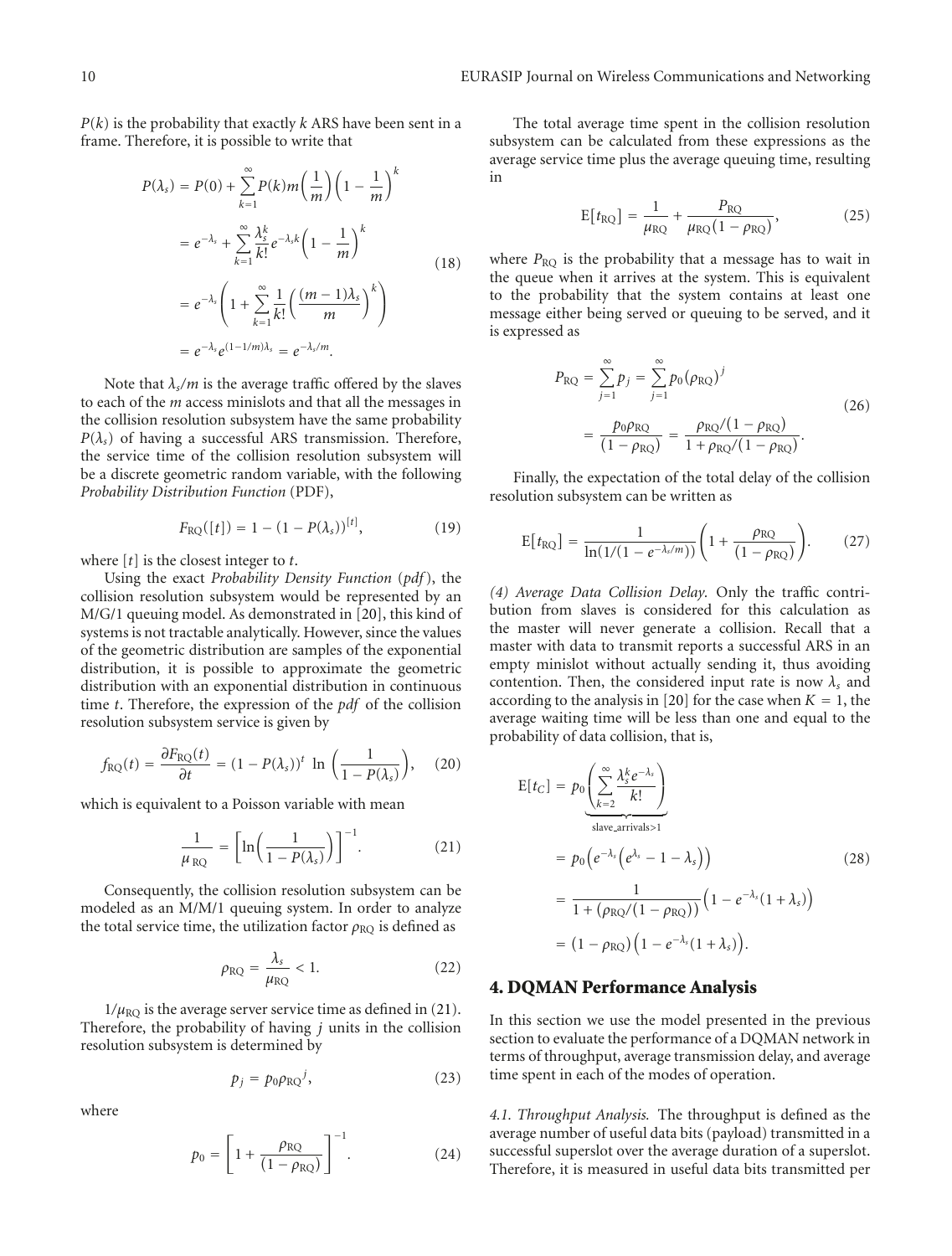

Figure 7: Simplified DQMAN model for average busy period Duration.

second. The throughput of a network where DQMAN is executed, denoted by *S* and expressed in bits per second, can be calculated as

$$
S[bps] = \left[\frac{P_S E[T_S]}{E[superslot]}\right] \rho_{MAC} (1 - p_e)
$$
  
= 
$$
\left[\frac{P_S E[T_S]}{P_T T_I + P_C T_C + P_S E[T_S]}\right] \rho_{MAC} (1 - p_e).
$$
 (29)

 $\rho_{\text{MAC}}$  is the efficiency of the MAC protocol executed within each cluster and it can be computed in steady state conditions as

$$
\rho_{\text{MAC}}[\text{bps}] = \frac{L}{T_{\text{frame}}} = \frac{L}{T_{\text{DATA}} + T_{\text{overHEAD}}}
$$

$$
= \frac{L}{T_{\text{DATA}} + (m+1)T_{\text{mslot}} + T_{\text{ACK}} + T_{\text{FBP}} + 4T_{\text{SIFS}}}.
$$
(30)

*T*mslot is the duration of each one of the *m* access minislots and the added unit is included to take into account for the busy tone minislot. *T*<sub>DATA</sub> and *T*<sub>ACK</sub> are the duration of the transmission of the data and ACK packets, respectively. *L* is the data packet-length transmitted in each frame expressed in bits. In order to compute the value of this expression, it is necessary to obtain the values of  $P_S$ ,  $P_I$ ,  $P_C$ , and  $E[T_S]$ . Recall that the values of  $T_I$  and  $T_C$  have deterministic values.

The value of  $E[T_S]$  corresponds to the average duration of a DQMAN busy period, that is, the average time that a station operates in master mode without interruption. Considering the queuing model presented before in Section 3.2.2, this calculation is not a trivial task. In order to simplify its calculation, the following approximation has been adopted: the input data rate of the master also enters the collision resolution subsystem of the slave stations. Therefore, the complete model illustrated in Figure 6 turns into the simplified model represented in Figure 7 that provides a lower bound of  $E[T<sub>S</sub>]$ . The accuracy of this approximation will be then validated through computer simulation when the complete model is assessed. It is important to emphasize that this simplification is only used for the computation of the average duration of a DQMAN busy period and not for the rest of the analysis. Indeed, for the computation of the average transmission delay of DQMAN we need the complete model without any simplification.

According to [15], the utilization factor of a tandem of queues can be defined as

$$
\rho_{\text{TANDEM}} = \frac{E[T_{\text{BUSY}}]}{E[T_{\text{IDLE}}] + E[T_{\text{BUSY}}]},\tag{31}
$$

with  $E[T_{\text{IDLE}}]$  and  $E[T_{\text{BUSY}}]$  the average duration of the idle and busy periods of the tandem, respectively. The term E[*T*<sub>BUSY</sub>] rewrites

$$
E[T_{\text{BUSY}}] = E[T_{\text{IDLE}}] \left[ \frac{\rho_{\text{TANDEM}}}{(1 - \rho_{\text{TANDEM}})} \right],\tag{32}
$$

from which it is straightforward to obtain that the value of  $E[T_s]$ , measured in MAC frames, can be calculated as the duration of the initial master sensing interval plus the average busy period of a tandem of two M/M/1 queuing systems, that is,

$$
E[T_S] = T_{IMSI} + \frac{1}{\lambda} \frac{\left[1 - (1 - \rho_{RQ})(1 - \rho_{TQ})\right]}{(1 - \rho_{RQ})(1 - \rho_{TQ})}.
$$
 (33)

In addition, the probabilities of finding a superslot successful, idle, or with a collision can be computed, respectively, as

$$
P_S = p_{tr}(n)p_s(n),
$$
  
\n
$$
P_I = 1 - p_{tr}(n),
$$
  
\n
$$
P_C = p_{tr}(n)(1 - p_s(n)).
$$
\n(34)

Assuming that the network is idle (all the stations are idle),  $p_{tr}(n)$  is the probability that at least one out of the *n* stations attempts to become master in a given superslot and  $p_s(n)$  is the probability that one out of the *n* stations is successfully set to master in a given superslot given that at least one station attempts to do it in this superslot. These two terms can be computed as

$$
p_{\text{tr}}(n) = 1 - (1 - P_{\text{MASTER}})^n,
$$
  

$$
p_s(n) = \frac{n P_{\text{MASTER}} (1 - P_{\text{MASTER}})^{n-1}}{p_{\text{tr}}(n)}.
$$
 (35)

The remaining parameter to be calculated is  $P<sub>MASTER</sub>$ , which corresponds to the probability that a single station attempts to set a cluster in a given superslot. From both the detailed balance equations expressed in (7) and the normalization condition expressed in (8), which define the embedded Markov chain of a single station in non-saturation conditions, it is straightforward to obtain that

$$
P_{\text{IDLE}} = \frac{P_{\text{SLAVE}} + P_{\text{MASTER}}(1 - p)}{(P_{\text{IDLE-SLAVE}} + P_{\text{IDLE-MASTER}} + P_{\text{IDLE-MSP}})}.\tag{36}
$$

Recall that  $p$  is the probability of collision seen by a station when it attempts to become master and it can be computed as

$$
p = 1 - (1 - P_{\text{MASTER}})^{n-1},\tag{37}
$$

which corresponds to the probability that any of the other  $n - 1$  stations attempts to become master also in the same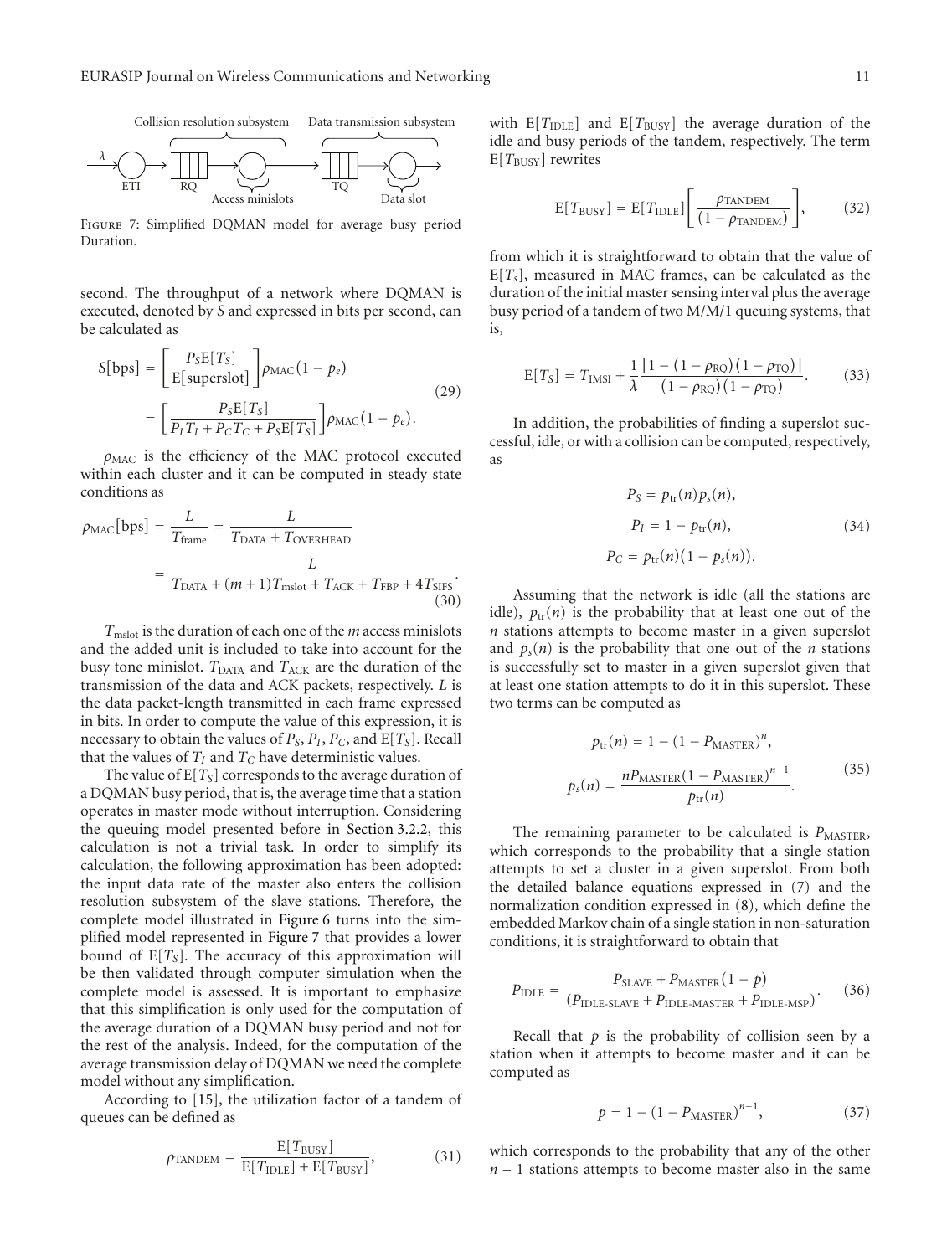superslot. Combining (4), (7), and (36), and after some algebra, it can be written that

$$
P_{\text{MASTER}} = P_{\text{IDLE}}(1 - p_{\text{tr}}(n - 1)) \left(1 - e^{-\lambda \sigma}\right) + P_1 \left[1 - \left((n - 1)P_{\text{MASTER}}(1 - P_{\text{MASTER}})^{n-2}\right)\right],
$$
  

$$
P_{\text{SLAVE}} = \frac{p_{\text{tr}}(n - 1)p_s(n - 1)(1 - P_{\text{MASTER}})}{(1 + p_{\text{tr}}(n - 1)p_s(n - 1))},
$$
  

$$
P_{\text{IDLE}} = \frac{\left[\mathcal{A} + P_{\text{MASTER}}(1 - p)\right]}{\left[\mathcal{B}\right]},
$$
(38)

where  $A = p_{tr}(n-1)p_s(n-1)(1 - P_{MASTER})/(1 + p_{tr}(n-1))$ 1) $p_s(n-1)$ , and  $\mathcal{B} = (p_{tr}(n-1)p_s(n-1) + (1 - p_{tr}(n-1)))$ 1))(1 –  $e^{-\lambda \sigma}$ ) +  $p_{tr}(n-1)(1-p_s(n-1))(1-e^{-\lambda T_c}).$ 

The set of expressions  $(35)$ ,  $(37)$ , and  $(38)$  form a nonlinear system that can be solved by means of numerical methods constrained to the condition that all the probabilities are within the interval  $[0, 1]$ . Once the parameter  $P_{\text{MASTER}}$  is obtained, it is easy to calculate the parameters  $p_{tr}(n)$  and  $p_s(n)$ , which are required to compute the total throughput of the network (*S*) as expressed in (29).

*4.2. Average Message Transmission Delay Analysis.* The average message transmission delay is defined as the time elapsed from the moment a message arrives at the MAC layer (is *generated* from this point of view) to the moment when the last fragment (data packet) of the message is successfully acknowledged by the destination at the MAC level.

In order to compute this average delay, it has to be noted that the delay perceived by a station depends on the mode of operation in which the station is at the moment when a message arrives at the head of the scheduler. Therefore, the expectation of this delay, denoted by  $E[T_{DQMAN}]$ , can be expressed as

$$
E[T_{\text{DQMAN}}] = (P_{SM} + P_{SS})E[t_T] + P_{SI}(E[t_T] + E[T_c]).
$$
\n(39)

If the station is operating either in master or slave modes (with probabilities  $P_{SM}$  and  $P_{SS}$ , resp.) at the moment of the arrival, then the average delay is equal to  $E[t_T]$ . This term corresponds to the average message transmission delay during a busy period (when a cluster is running) and it can be calculated with (10) derived before.

If the station is operating in idle mode (with probability *PSI*) upon the arrival of a message to the MAC layer, the average transmission delay corresponds to  $E[t_T]$  plus the average clustering delay, denoted by  $E[T_c]$ . This value corresponds to the average period of time that a station needs to either establish its own MSS or to get associated to another MSS if already present, which can be approximated by half the average time a station operates in idle mode, that is,

$$
E[T_c] = \frac{E[T_{\text{IDLE}'}]}{2}.
$$
 (40)

This approximation has been validated through computer simulation and its validity is due to the uniform

MSSI mechanism and the fully distributed and independent operation of the stations.

The values of *PSM*, *PSS,* and *PSI* can be computed as

$$
P_{SM} = \frac{P_{\text{MASTER}}E[T_{\text{MASTER}}]}{[P_{\text{MASTER}}E[T_{\text{MASTER}}] + P_{\text{SLAVE}}E[T_{\text{SLAVE}}] + P_{\text{IDLE}}E[T_{\text{IDLE}}]]},
$$
\n
$$
P_{SS} = \frac{P_{\text{SLAVE}}E[T_{\text{SLAVE}}]}{[P_{\text{MASTER}}E[T_{\text{MASTER}}] + P_{\text{SLAVE}}E[T_{\text{SLAVE}}] + P_{\text{IDLE}}E[T_{\text{IDLE}}]]},
$$
\n
$$
P_{SI} = \frac{P_{\text{IDLE}}E[T_{\text{IDLE}}]}{[P_{\text{MASTER}}E[T_{\text{MASTER}}] + P_{\text{SLAVE}}E[T_{\text{SLAVE}}] + P_{\text{IDLE}}E[T_{\text{IDLE}}]]},
$$
\n(41)

with  $E[T_{\text{MASTER}}]$ ,  $E[T_{\text{SLAVE}}]$ , and  $E[T_{\text{IDLE}}]$  the average time that a station operates in master, slave, and idle mode, respectively. These average periods of time operating in each of the modes can be obtained by multiplying the steady state probabilities of being in each state of the embedded Markov chain by the average sojourn time at each state. The average sojourn at each state is computed as follows.

Firstly, the IDLE mode of operation is represented by different states in the Markov chain: the IDLE state and the  $\alpha + \beta$  states representing a MSP phase. If they are considered as only one new state, denoted by IDLE' state, then the average sojourn time in this  $IDLE'$  state is computed as

$$
E[T_{\text{IDLE}'}] = E[X]E[T_{\text{IDLE.SUPERSLOT}}].
$$
 (42)

 $E[X]$  is the average number of consecutive idle superslots, which has a geometric distribution and can thus be calculated as

$$
E[X] = \left[\sum_{k=1}^{\infty} k(1 - p_s(n))^{k-1} p_s(n)\right] - 1
$$
  
=  $p_s(n) \left[ -\frac{\partial}{\partial p_s(n)} \left(\sum_{k=1}^{\infty} (1 - p_s(n))^{k}\right) \right] - 1$   
=  $p_s(n) \left[ -\frac{\partial}{\partial p_s(n)} \left(-\frac{1}{p_s(n)}\right) \right] - 1$   
=  $p_s(n) \frac{1}{p_s(n)^2} - 1 = \frac{1}{p_s(n)} - 1.$  (43)

 $E[T<sub>IDLE-SUPERSLOT</sub>]$  is the average duration of an idle period and can be calculated as

$$
E[T_{\text{IDLE.SUPERSLOT}}] = \left(\frac{P_I}{P_I + P_C}\right)\sigma + \left(\frac{P_C}{P_I + P_C}\right)T_C.
$$
 (44)

This equation considers that, for the duration of a collision, the rest of the stations which are not involved in the collision remains idle and waits for the channel to become idle.

Secondly, the average sojourn time in the Master state is denoted by  $E[T_{\text{MASTER}}]$  and can be computed as

$$
E[T_{\text{MASTER}}] = E[T_S](1 - p) + T_C p. \tag{45}
$$

Note that this expected value depends on the probability of colliding when attempting to become master: in the case of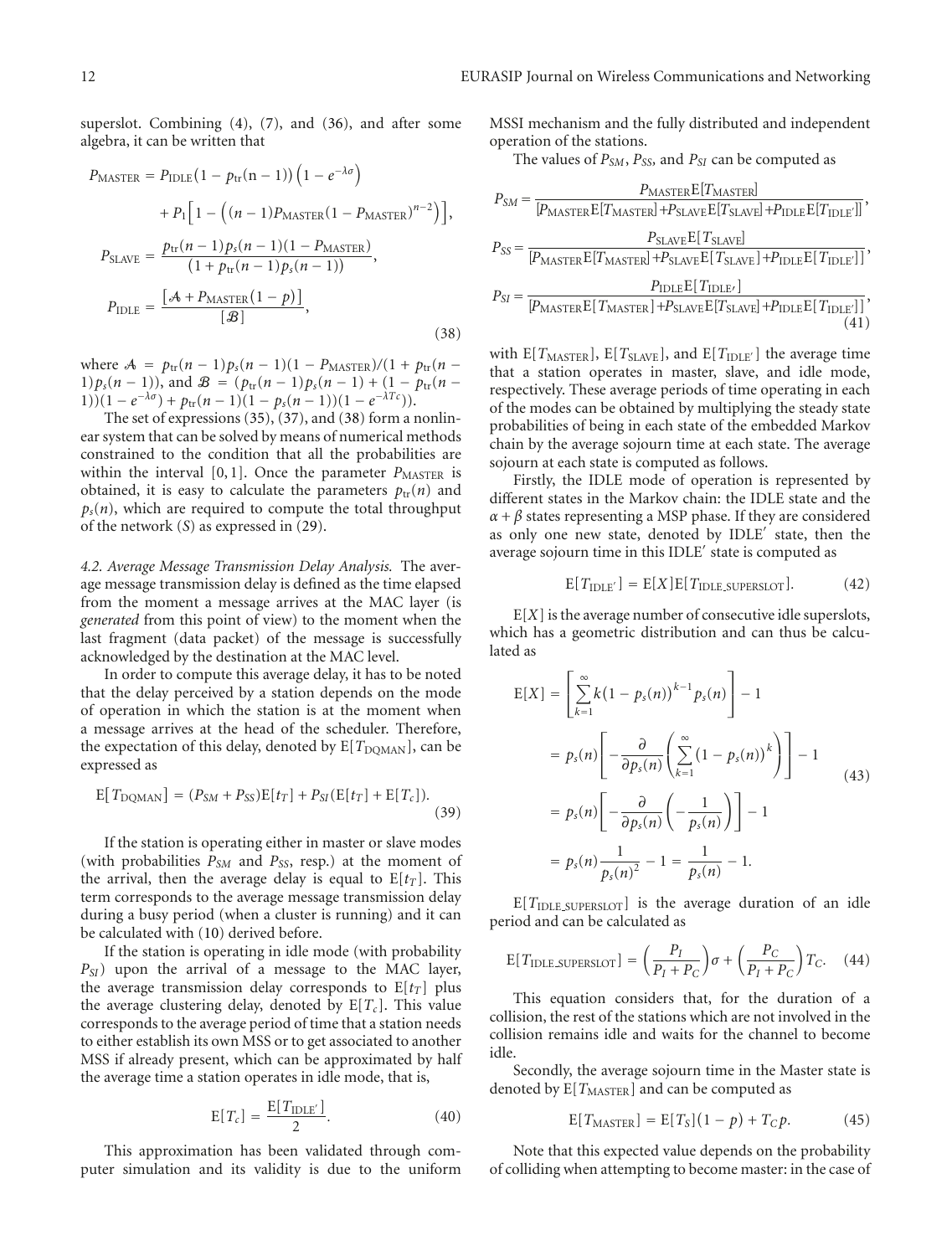success, a station which becomes master will operate in this mode during a complete DQMAN busy period, and in the case of a collision, a master will operate as such for the time required to detect the collision.

Finally, the average sojourn time in the Slave state, denoted by E[*T*SLAVE], is directly equal to the average DQMAN busy period and thus

$$
E[T_{SLAVE}] = E[T_S]. \tag{46}
$$

# **5. Model Validation and Performance Evaluation**

The accuracy of the theoretical model of DQMAN for non-saturation traffic conditions in single-hop networks is assessed in this section. Results obtained with the analysis have been compared to the ones obtained through computer simulations using a custom-made C++ simulator. The fact that DQMAN is very different from any standard led us to develop our own simulator rather than using any well-known simulator such as ns-3, ns-2, or OMNet, among many others. Our simulator reproduces the operation of the network and the rules of the clustering and MAC protocol without using any mathematical expression for the MAC layer. It should be mentioned that the proposed model is valid in steady state conditions and thus all the analytical curves presented in this section are valid as long as  $\rho < 1$ . In the limit where  $\rho \rightarrow 1$ , the non-saturation model provides the same results as the saturation model presented in [3].

*5.1. Scenario.* A single-hop wireless network formed by  $n = 50$  stations is considered. These stations are uniformly distributed in the space and they move freely according to any arbitrary mobility model as long as the previous condition is fulfilled. Each of these stations generates data messages with a Poisson distribution and variable length. In this evaluation, it is considered that messages have a random exponential distributed length with an average of 15000 bytes that are fragmented into data packets (MPDUs) of 1500 bytes. Therefore, each message is split in an average number of 10 data packets. It is worth mentioning that the data packet length of 1500 bytes corresponds to the maximum length of an IP frame and adequately represents an actual WLAN traffic [21]. The parameters for both the analysis and simulations have been configured according to the IEEE 802.11g Standard [22] and they are summarized in Table 1.

The value of *α* has been set to 64 to reduce the probability of collision. Recall that a collision occurs when more than one of these stations attempt to become master simultaneously. Any data transmission is successful with a constant probability  $(1 - p_e)$ . Without loss of generality, it will be considered hereafter that  $p_e = 0$ . Different values of this probability constitute just a scaling factor of the total throughput. This assumption focuses the attention on the MAC performance, leading to upper bound values for the actual throughput.

Each of the points in the plots shown in the next sections has been obtained by simulating 10 minutes of real operation of the network and averaging the results of 25 independent



Figure 8: Non-Saturation Throughput (Model versus Simulation).



Figure 9: Percentage of time in Master mode (Model versus Simulation).

simulations to ensure the statistical independence of the results. In addition, the first minute of each simulation has not been considered for statistics in order to avoid the possible transitory effects. The main results are presented and discussed in the next section.

*5.2. Results.* The throughput of the network as a function of the total traffic offered is illustrated in Figure 8. Both the model (solid line) and the simulation results (markers) are plotted in the figure. First of all, it is important to emphasize the fact that the model and the simulation results present an almost perfect match. This accuracy validates the approximations considered in the analysis of the model. Second, it is worth noting that the throughput grows linearly with the offered load up to the maximum capacity of the system. The lack of congestion for heavy traffic loads proves the steady stability of the protocol against sporadic high peaks of traffic demand.

The average percentages of time that a station operates in each of the three modes of operation (*idle*, *master*, and *slave*) are illustrated in Figures 9 and 10. Again, model and simulation results present an almost perfect match. Due to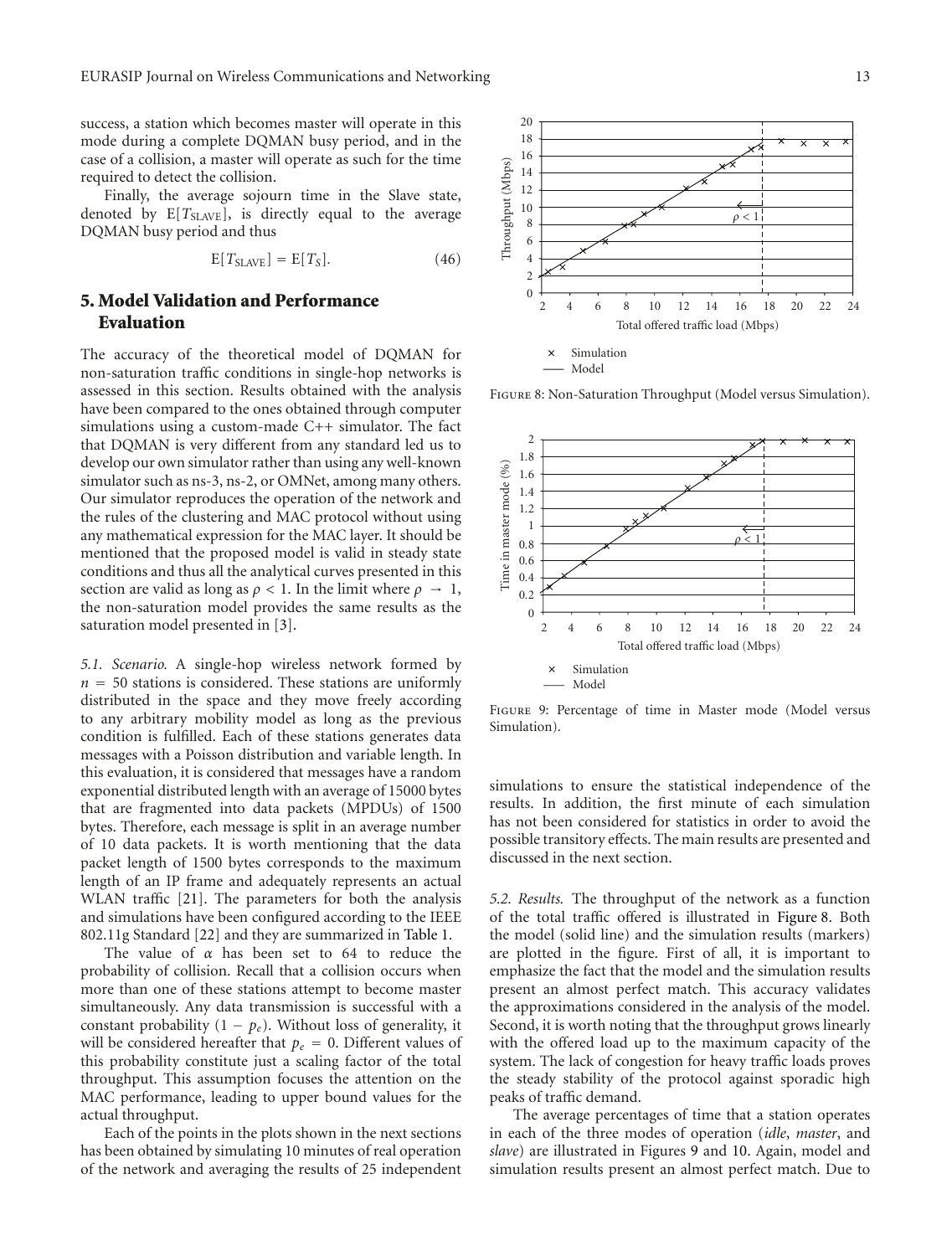| Parameter                 | Value      | Parameter                                            | Value       |
|---------------------------|------------|------------------------------------------------------|-------------|
| Data Packet Length (MPDU) | 1500 bytes | Average Message Length<br>(exponential distribution) | 15000 bytes |
| Data Tx. Rate             | 54 Mbps    | Control Tx. Rate                                     | 6 Mbps      |
| ACK and FBP packets       | 14 bytes   | Slot Time $(\sigma)$                                 | $10 \mu s$  |
| MAC header                | 34 bytes   | PHY preamble                                         | $96 \mu s$  |
| <b>MTO</b>                | 100 frames | $(\alpha, \beta)$                                    | (64,10)     |
| Access Minislots $(m)$    | 3          | ARS and SIFS                                         | $10 \mu s$  |

TABLE 1: System Parameters for Analysis and Simulation.



Figure 10: Percentage of Time in Idle or Slave Mode (Model versus Simulation).

the different order of magnitude of the percentage of time that a station operates in master mode compared to the average percentages of time being either slave or idle, this value is presented in a separate plot. The independent and distributed operation of the stations leads to the fairness shown in Figure 9. Note that, if the responsibility is shared in a fair manner, each of the stations should operate in master mode at least 2% of the time as the traffic load gets to the saturation limit (recall that there are a total of 50 stations in the network and  $1/50 = 2\%$ ). As it was discussed in [13], the Master Time Out mechanism of DQMAN ensures a high degree of fairness among users and thus the variance of this average time operating in master mode among the different stations is minimized. In addition, it is worth seeing in Figure 10 that the percentages of time that a station operates in idle or slave mode as a function of the offered load are two crossing straight lines with opposite trends. As it could be expected, for lower offered traffic loads, stations remain most of the time in idle mode. However, as the traffic load increases, the time they are associated to a master station grows linearly with the offered load, tending to 98% of the time (recall that the other 2% is devoted to operate in master mode).

Finally, the average message transmission delay for both simulation and analytical results is presented in Figure 11. For low traffic loads, the average message transmission



Figure 11: Average Message Transmission Delay (Model versus Simulation).

delay is close to the theoretical minimum, that is, the time required to transmit a data message almost without extra delay added by the MAC layer. The only delay cost is due to the control overhead associated to the MAC protocol, but almost without any contention as if a completely centralized network was present. Note that with the configuration of these simulations, the duration of a DQMAN frame is approximately equal to 800 *μ*s and thus the minimum time required for transmitting a message of 10 packets or fragments is 8 ms.

### **6. Comparison with the IEEE 802.11 MAC Protocol**

The performance of DQMAN under non-saturation conditions is compared in this section to that of the DCF of the IEEE 802.11 Standard. In the light of a fair comparison, the 802.11 DCF has been also implemented in the same C++ simulator.

*6.1. Scenario.* We consider the same scenario as the one used for the model validation presented in the previous section. Three different networks have been evaluated in this case:

(1) a network where the stations execute the *DQMAN* protocol,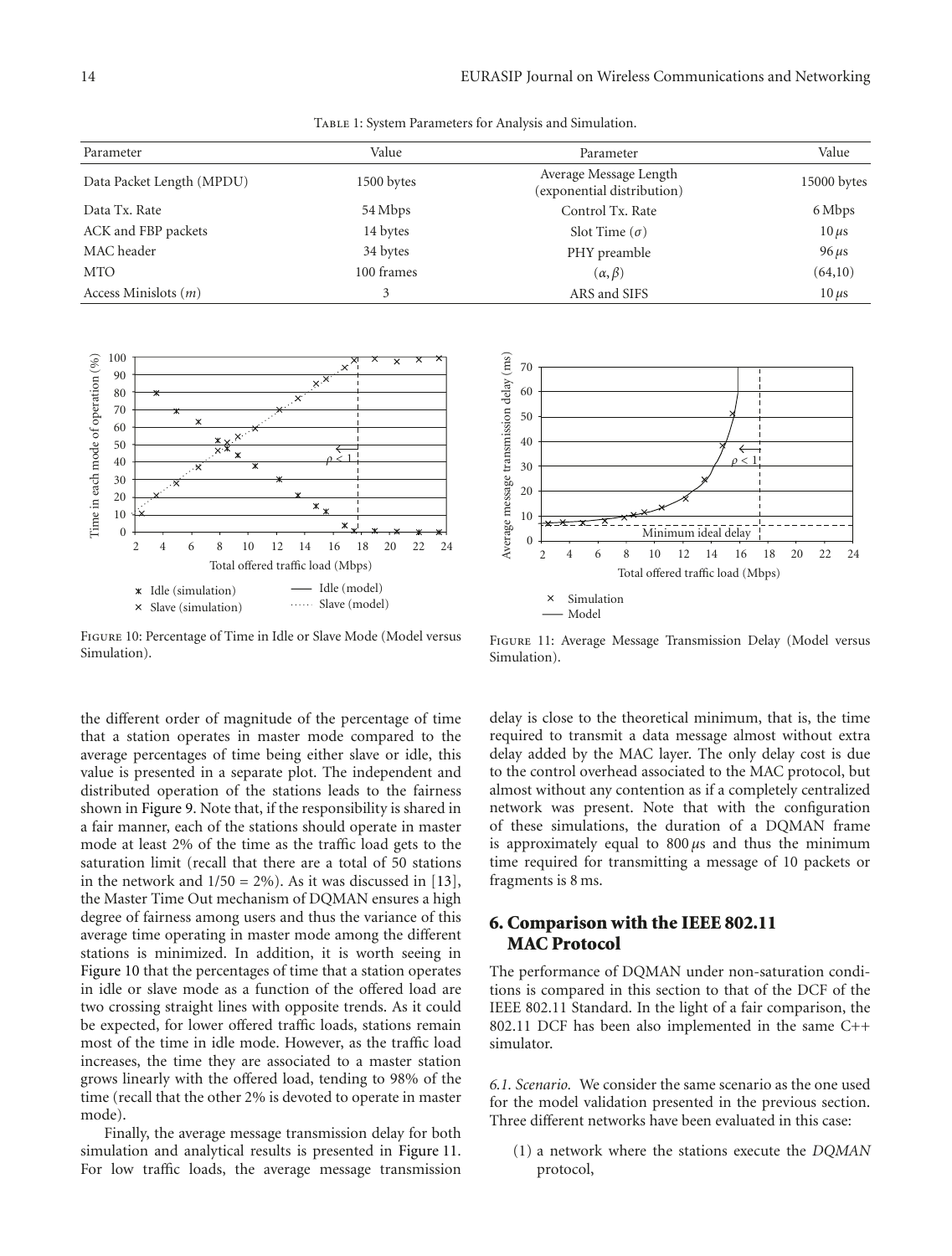- (2) a network where the stations execute the *basic access mode* of the IEEE 802.11,
- (3) a network where the stations execute the *collision avoidance mode* of the IEEE 802.11 with RTS/CTS handshake between source and destination.

For the network running the IEEE 802.11 MAC protocol, the minimum backoff window has been set to 64 and 3 backoff stages have been considered. Accordingly, and in order to obtain a fair comparison between both protocols, the parameters of the MSP of DQMAN have been set to  $\alpha$  = 64 and  $\beta = 0$ . The lengths of the RTS and CTS packets have been set to 20 and 14 bytes, respectively, and the duration of the DIFS and SIFS to 50 *μ*s and 10 *μ*s, respectively. In this case, a constant message length of 1500 bytes has been considered, which means that just one packet is transmitted once the channel is successfully seized.

*6.2. Results.* The throughput of the network as a function of the total offered traffic load to the network is depicted in Figure 12. It is shown that DQMAN outperforms IEEE 802.11 in all cases. For low offered loads, DQMAN and the IEEE 802.11 MAC protocol show similar throughput values, with a linear growth of the throughput of the network as the offered load grows. In our layout, the network with the collision avoidance mechanism of the 802.11 Standard saturates approximately at 12 Mbps. Over that threshold, the performance drops to a stable value around 9.5 Mbps.

The basic access method shows a maximum throughput operational point close to the 14 Mbps. These values represent an improved saturation throughput of 2 Mbps (17%) with respect to the collision avoidance mode. However, for higher offered loads, the throughput of the basic access model decreases asymptotically to a stable value of approximately 8.5 Mbps, which is below the saturation throughput of the collision avoidance access mode. The main reason for this performance is that the probability of collision increases with the offered traffic load. Therefore, the longer duration of collisions in the basic access mode yields lower throughput when compared to the collision avoidance mode where collisions are confined to control packets (RTS packets). On the other hand, DQMAN reaches the saturation conditions at an approximate traffic load of 17.8 Mbps and it remains stable at this value for higher traffic loads. This represents an improvement of 30% and 50% with respect to the peak of throughput attained by the collision avoidance and basic access modes of the standard, respectively. However, under heavy traffic conditions, DQMAN outperforms any of the two access modes of the standard in at least 85%. The reason for this improved performance of DQMAN resides in the fact that it eliminates backoff periods devoted to the transmission of data and collision of data packets are completely avoided. Note that in DQMAN contention-based access is confined to the clustering phases.

The average message transmission delay is illustrated in Figure 13 and reinforces the previous discussion. The average delay for the network executing the collision avoidance access mechanism gets unbounded for offered traffic loads above 12 Mbps. The same happens with the basic access mode



Figure 12: Throughput Comparison DQMAN versus 802.11.



Figure 13: Average Message Transmission Delay DQMAN versus 802.11.

over 14 Mbps, while DQMAN performs well in terms of delay up to 16 Mbps. It is worth mentioning that the three protocols provide a similar performance in terms of average transmission delay when the offered load is low. Indeed, this is an expected result. DQMAN switches smoothly from a random-based access to a reservation method as the traffic load grows. Therefore, when the traffic is low, both the standard and DQMAN operate similarly.

## **7. Conclusions**

DQMAN has been presented in the literature as a highperformance MAC protocol for wireless ad hoc networks. In this paper we have developed a theoretical model to evaluate the performance of DQMAN in wireless infrastructureless ad hoc single-hop networks under non-saturation conditions. The model includes the whole operation of DQMAN taking into account the integration of a near-optimum MAC protocol with a passive clustering algorithm. An embedded Markov chain has been used to model the clustering